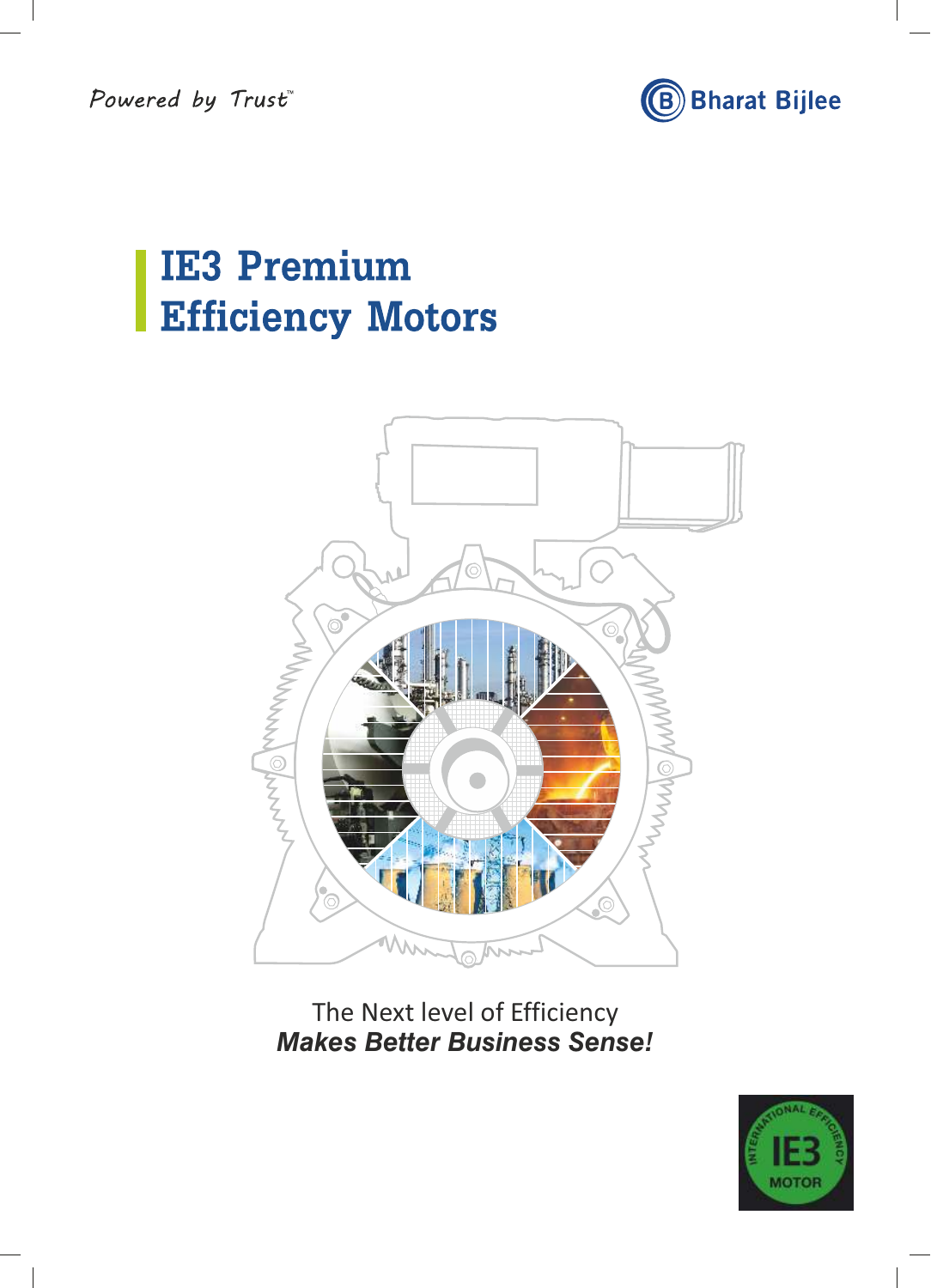



**Our core competencies lie in our in house design facility and testing laboratory, confirming to the international quality standards.**

Over the last 65 years we have become a reflection of the strength and purpose that today represent Indian industry and its growing power internationally. Bharat Bijlee has evolved from a pioneer of electrical engineering in India to one of the most trusted names in the Industry.

Our motors are the prime movers for various applications across industries. They are designed to operate reliably with low life cycle cost no matter how challenging the application. In-depth industry specific expertise enables motors to be custom engineered for demanding and specialized applications. Bharat Bijlee has always been a front runner in the field of energy efficient products conforming to latest national and international standards. We are represented at BIS (Bureau of Indian Standards), International Electrotechnical Commission (IEC) and research test houses like ERDA.

#### **Need for premium efficiency motors**

Ever increasing energy costs and increasing concerns about environment are the main focus areas across the globe.

Electric motors consume about 65-70% of electrical energy used in the industry. Therefore, improvement in motor efficiency will result in significant reduction in energy consumption.

#### **Purchase cost and running cost of motor**

Purchase cost of the motor is insignificant when compared to the running cost of the motor over a period of 20 years. This can be seen in the table below:

|                                           | IE3     | IF1                                                              |
|-------------------------------------------|---------|------------------------------------------------------------------|
| Power Rating (kW)                         |         | 37                                                               |
| Purchase Cost of Motor ()                 | 104200  | 77260                                                            |
| Motor Efficiency                          | 93.90%  | 91.20%                                                           |
| Per Hour kW Consumption                   | 39.40   | 40.57                                                            |
| Annual running Hours (24Hrs X 313 Days)   | 7500    | 7500                                                             |
| Power Consumption/Annum (kW)              | 295527  | 304276                                                           |
| Average energy cost (/kWH)                | 7       | 7                                                                |
| Average energy cost/annum ()              | 2068690 | 2129934                                                          |
| Annual Saving ()                          |         | 61244                                                            |
| Payback period for added cost             |         | 5.3 months                                                       |
| Total Saving Over Motor's 20 year Life () |         | 1224882<br>(Approximately 11.75 times of<br>Motor purchase cost) |

Reducing energy costs is one way organizations can cut their overheads to remain competitive. Significant savings can be made by installing energy efficient motors either new installations or equipment packages, replacing oversized and under-loaded motors, making major modifications to facilities or processes, or instead of repairing or rewinding a failed motor.

## **IE3 Efficiency class of motors from Bharat Bijlee:**

Bharat Bijlee's new IE3 efficiency class of motors, is an improvement over IE2 efficiency class of motors. An energy efficient solution to save energy, these motors are designed for loss reduction of 15-20 % over IE2 efficiency class of motors. Therefore the energy saving by using these motors is much higher when compared to IE1 class of efficiency motors running in the plant.

Upgradation to IE3 motors is smooth and easy since the frame size is same and there is no change in mandatory mounting dimensions, shaft diameter and shaft extension length.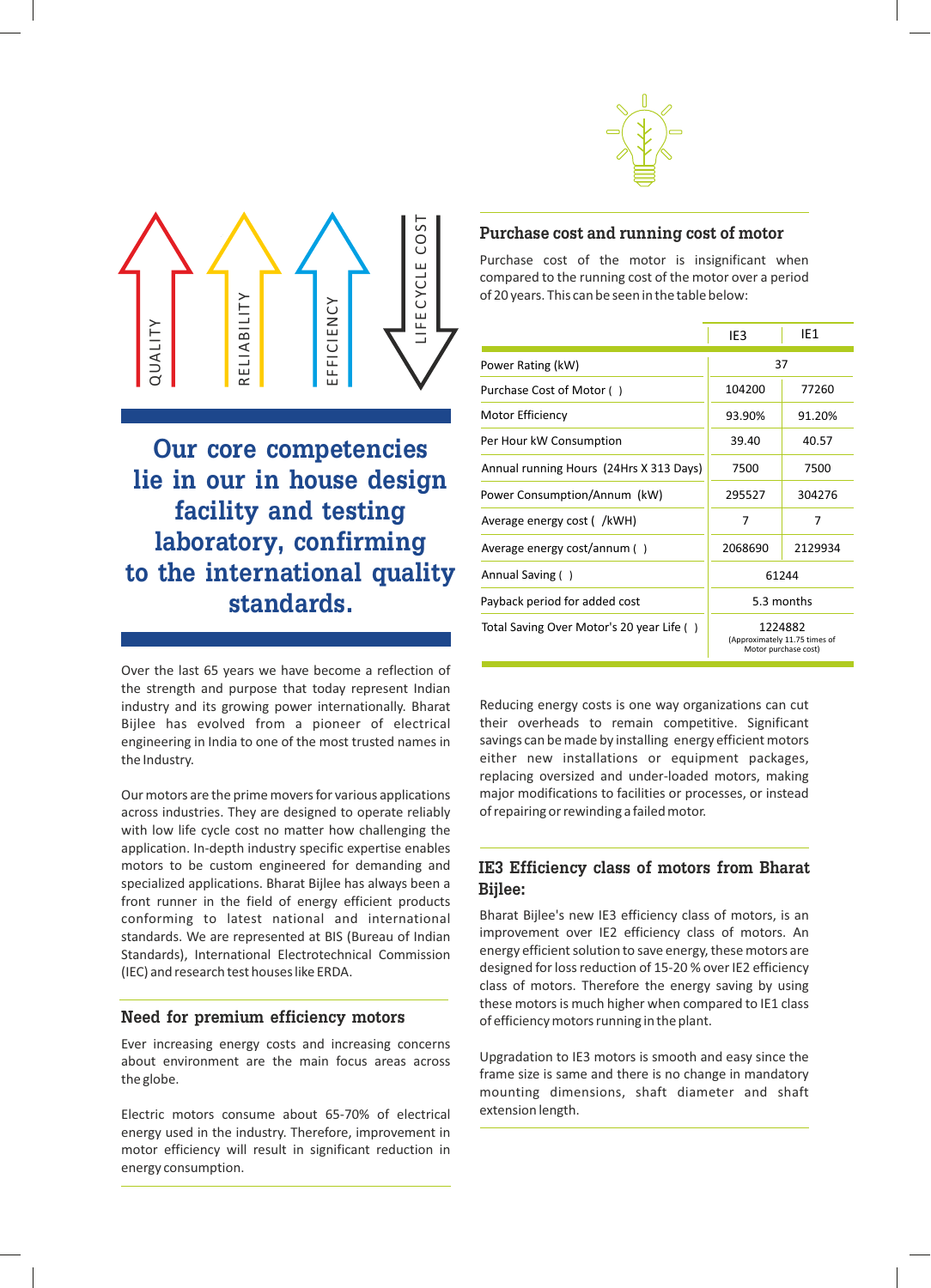## **Advantages:**

- · High Efficiency
- · Inverter Grade Winding
- · Optimized ventilation system for cooler operation and reduced Noise
- · Reduced Vibration Levels
- · Highly reliable under most demanding conditions
- · Reduced Life Cycle Cost

## **Standards compliance**:

These motors comply with the latest efficiency standards and requirements. Bharat Bijlee closely follows the developments in the global regulatory environments and develops the product complying to these requirements. Some of these standards are:

| IEC 60034-<br>1:2010   | Rotating electrical machines -<br>Rating and performance                                                                                                                                       |
|------------------------|------------------------------------------------------------------------------------------------------------------------------------------------------------------------------------------------|
| IEC 60034-<br>30:2008  | Rotating electrical machines<br>Efficiency classes of line<br>operated AC motors (IE code)                                                                                                     |
| IEC 60034-2-<br>1:2014 | Rotating electrical machines -<br>Standard methods for determining<br>losses and efficiency from tests<br>(excluding machines for traction<br>vehicles)                                        |
| IEC 60034-<br>5:2006   | Rotating electrical machines<br>- Part 5: Degrees of protection<br>provided by the integral design of<br>rotating electrical machines<br>(IP code) - Classification                            |
| IEC 60034-<br>9:2007   | Rotating electrical machines<br>- Part 9: Noise limits                                                                                                                                         |
| IEC 60034-<br>14:2007  | Rotating electrical machines<br>- Part 14: Mechanical vibration of<br>certain machines with shaft heights<br>56 mm and higher - Measurement,<br>evaluation and limits of<br>vibration severity |
| IEC 60072-<br>1:1991   | Dimensions and output series for<br>rotating electrical machines -<br>Part 1: Frame numbers 56 to 400<br>and flange numbers 55 to 1080                                                         |
| IS 1231:1974           | Dimensions of Three-phase Foot -<br>mounted Induction Motors                                                                                                                                   |
| IS 2223:1983           | Dimensions of flange mounted<br>ac induction motors                                                                                                                                            |
| IS 12615:2011          | <b>Energy Efficient Induction Motors</b><br>- Three Phase Squirrel Cage                                                                                                                        |





|       | (B) Bharat Bijlee                             |                             |                |  |                        |                            | IE3 |    |
|-------|-----------------------------------------------|-----------------------------|----------------|--|------------------------|----------------------------|-----|----|
|       | No. L1502874                                  |                             |                |  | 3 Ph.Sq.Cage.Ind.Motor |                            |     | W1 |
|       | kW/HP 37/50                                   | 3H22S4B3                    |                |  | Fr. 225S               |                            |     | W1 |
|       | Volts 415 ± 10% Eff.IE393.9%                  | Pf 0.84                     |                |  |                        |                            |     |    |
|       | Hz $50 \pm 5\%$                               | Amps 65.3                   |                |  |                        |                            |     |    |
| IP 55 | Duty S1                                       | 420 Kg   M/Y03/15   In.Cl.F |                |  |                        |                            |     | W1 |
| 6313  | $C3 -$                                        | 6213                        | C <sub>3</sub> |  | Amb $50^{\circ}$ C     | $\overline{\mathsf{T}}$ U1 |     |    |
|       | Grease: SKF LGMT3/K3K-30                      | T.Rise Cl. B                | R              |  | R                      |                            |     |    |
|       | Regreasing Hrs 4000, 20g/brg                  | IEC 60034-1                 |                |  |                        |                            |     |    |
|       | Works: No.2, MIDC, Airoli, Navi Mumbai 400708 |                             |                |  |                        |                            |     |    |

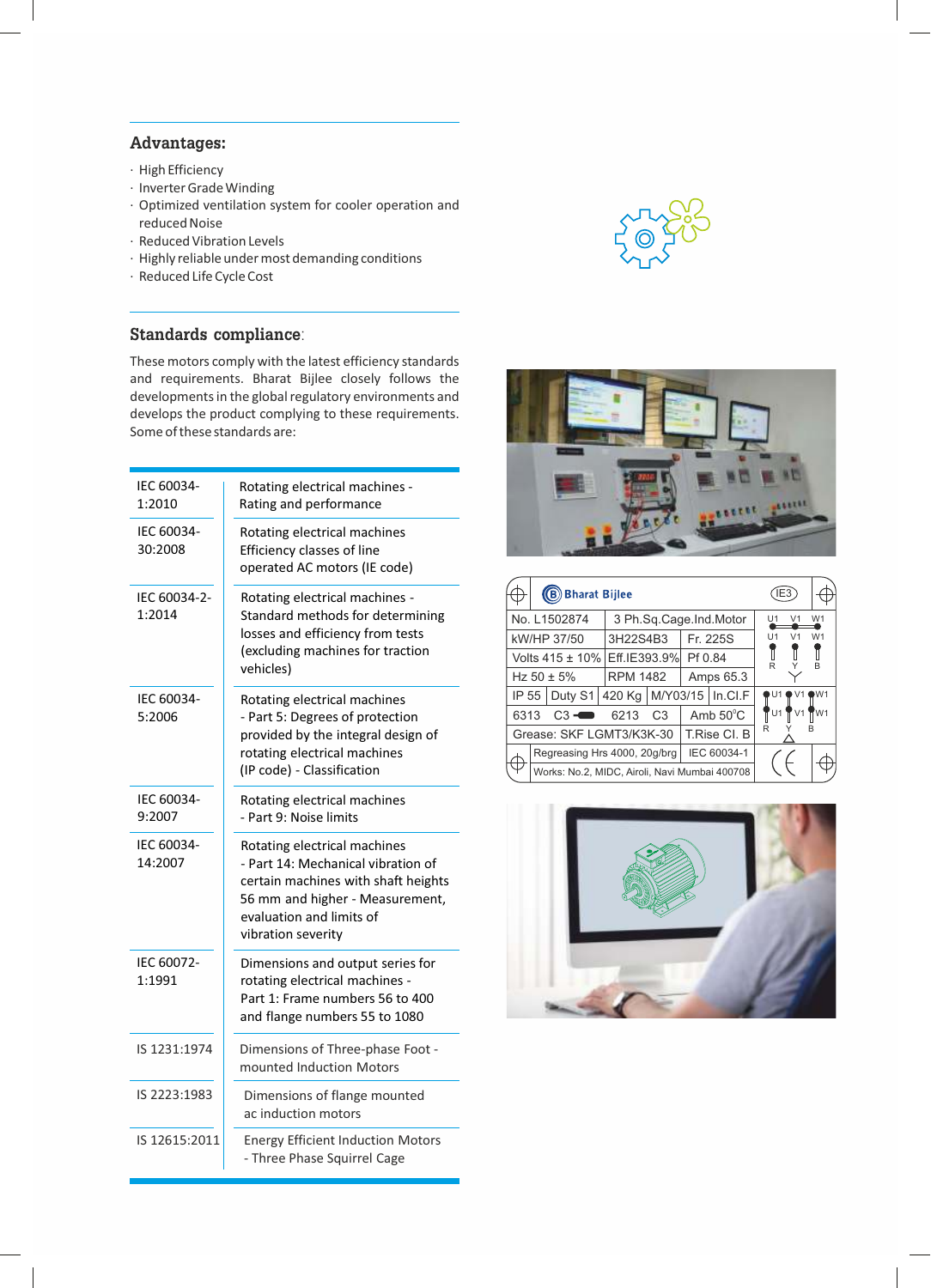

# **Efficiency values defined in IEC 60034-30:2008**

|      | 2P   |                 |                 | 4P   |                 |                 | 6P   |                 |                 |
|------|------|-----------------|-----------------|------|-----------------|-----------------|------|-----------------|-----------------|
| kW   | IE1  | IE <sub>2</sub> | IE <sub>3</sub> | IE1  | IE <sub>2</sub> | IE <sub>3</sub> | IE1  | IE <sub>2</sub> | IE <sub>3</sub> |
| 0.75 | 72.1 | 77.4            | 80.7            | 72.1 | 79.6            | 82.5            | 70.0 | 75.9            | 78.9            |
| 1.1  | 75.0 | 79.6            | 82.7            | 75.0 | 81.4            | 84.1            | 72.9 | 78.1            | 81.0            |
| 1.5  | 77.2 | 81.3            | 84.2            | 77.2 | 82.8            | 85.3            | 75.2 | 79.8            | 82.5            |
| 2.2  | 79.7 | 83.2            | 85.9            | 79.7 | 84.3            | 86.7            | 77.7 | 81.8            | 84.3            |
| 3.0  | 81.5 | 84.6            | 87.1            | 81.5 | 85.5            | 87.7            | 79.7 | 83.3            | 85.6            |
| 4.0  | 83.1 | 85.8            | 88.1            | 83.1 | 86.6            | 88.6            | 81.4 | 84.6            | 86.8            |
| 5.5  | 84.7 | 87.0            | 89.2            | 84.7 | 87.7            | 89.6            | 83.1 | 86.0            | 88.0            |
| 7.5  | 86.0 | 88.1            | 90.1            | 86.0 | 88.7            | 90.4            | 84.7 | 87.2            | 89.1            |
| 11   | 87.6 | 89.4            | 91.2            | 87.6 | 89.8            | 91.4            | 86.4 | 88.7            | 90.3            |
| 15   | 88.7 | 90.3            | 91.9            | 88.7 | 90.6            | 92.1            | 87.7 | 89.7            | 91.2            |
| 18.5 | 89.3 | 90.9            | 92.4            | 89.3 | 91.2            | 92.6            | 88.6 | 90.4            | 91.7            |
| 22   | 89.9 | 91.3            | 92.7            | 89.9 | 91.6            | 93.0            | 89.2 | 90.9            | 92.2            |
| 30   | 90.7 | 92.0            | 93.3            | 90.7 | 92.3            | 93.6            | 90.2 | 91.7            | 92.9            |
| 37   | 91.2 | 92.5            | 93.7            | 91.2 | 92.7            | 93.9            | 90.8 | 92.2            | 93.3            |
| 45   | 91.7 | 92.9            | 94.0            | 91.7 | 93.1            | 94.2            | 91.4 | 92.7            | 93.7            |
| 55   | 92.1 | 93.2            | 94.3            | 92.1 | 94.0            | 94.6            | 91.9 | 93.7            | 94.1            |
| 75   | 92.7 | 93.8            | 94.7            | 92.7 | 94.2            | 95.0            | 92.6 | 93.7            | 94.6            |
| 90   | 93.0 | 94.1            | 95.0            | 93.0 | 94.5            | 95.2            | 92.9 | 94.3            | 94.9            |
| 110  | 93.3 | 94.3            | 95.2            | 93.3 | 94.5            | 95.4            | 93.3 | 94.3            | 95.1            |
| 132  | 93.5 | 94.6            | 95.4            | 93.5 | 94.7            | 95.6            | 93.5 | 94.6            | 95.4            |
| 160  | 93.8 | 94.8            | 95.6            | 93.8 | 94.9            | 95.8            | 93.8 | 94.8            | 95.6            |
| 200  | 94.0 | 95.0            | 95.8            | 94.0 | 95.1            | 96.0            | 94.0 | 95.0            | 95.8            |
| 250  | 94.0 | 95.0            | 95.8            | 94.0 | 95.1            | 96.0            | 94.0 | 95.0            | 95.8            |
| to   |      |                 |                 |      |                 |                 |      |                 |                 |
| 375  |      |                 |                 |      |                 |                 |      |                 |                 |

Note: Tolerance applicable on the efficiency values as per IEC 60034-1

# **Range and Standard features:**

| Range in kW            | 0.75kW to 355kW                                 |
|------------------------|-------------------------------------------------|
| Polarity               | 2P, 4P & 6P                                     |
| Frame size             | 80 to 355L                                      |
| Insulation             | Class F, temperature rise<br>limited to class B |
| Supply condition       | 415V+/ -10%, 50Hz +/-5%                         |
| Ambient<br>temperature | 50 deg C                                        |
| Protection             | <b>IP 55</b>                                    |
| Mounting               | B3 & B5 (Dual mounting hole)                    |
| Regreasing facility    | From 225 frame and onwards                      |

#### **Optional features available**

- · Rated frequency 60Hz
- · Rated voltages from 220V to 690V
- · Class H insulation
- · Roller bearings / Insulated Bearing
- · Forced cooling arrangement / Encoder Mounting
- · RTD in the winding, BTD on the bearings,
- · Space Heaters
- · Larger Size Terminal Box
- · Non Standard Shaft Extension
- · Re-greasing facility from 132 to 200 frame

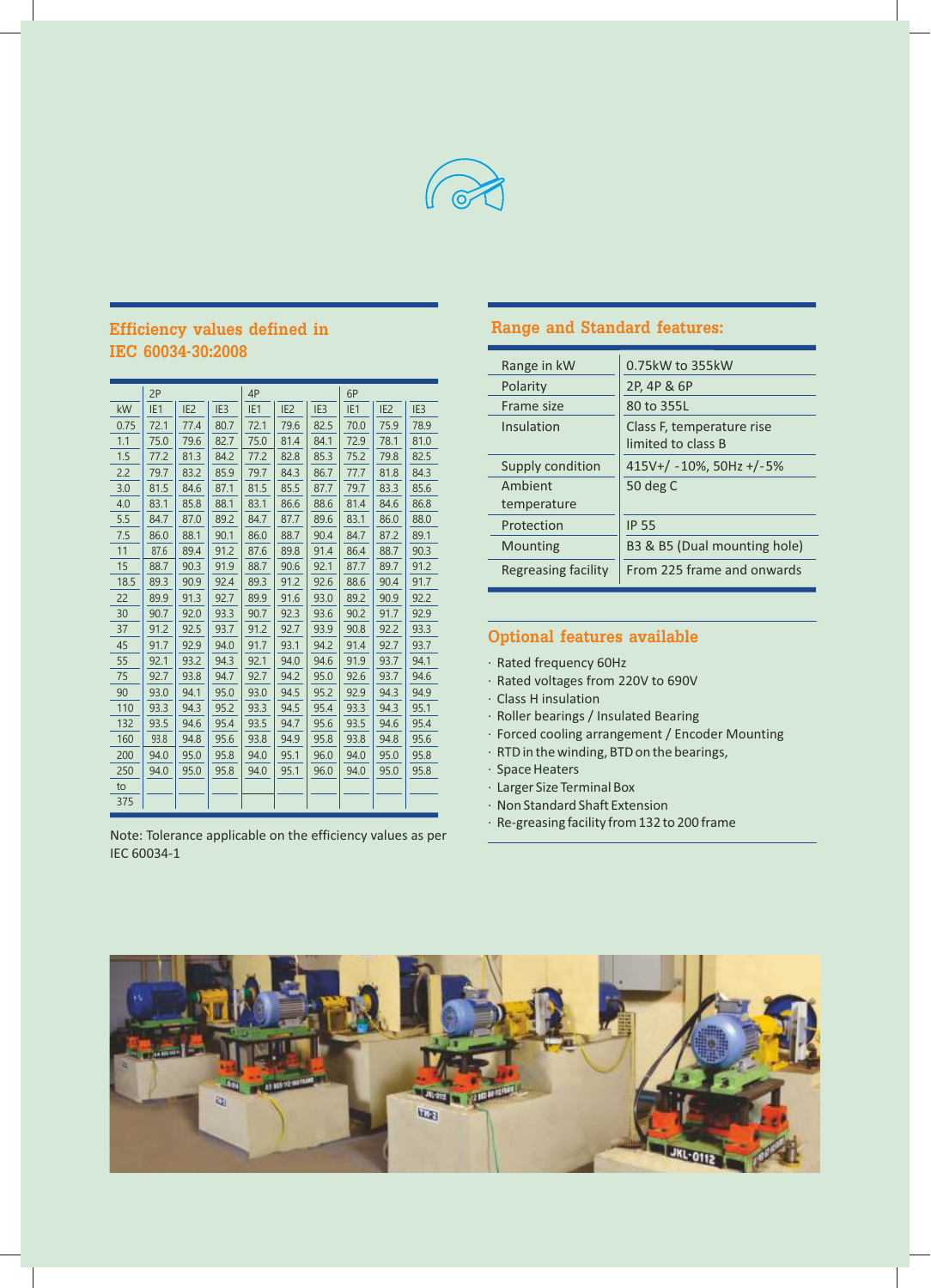| IE <sub>3</sub>                                                                          |                                           | Rotor<br>GD <sup>2</sup>  |                     | $\overline{\text{kgm}}^2$ | 0.009            | 0.011            | 0.013             | 0.016            | 0.021            | 0.134 | 0.150             | 0.190            | 0.220           | 0.300 | 0.374 | 0.50              | 0.91        | 1.13            | 2.11 | 2.60 | 3.08        | 3.69 | 5.0  | 6.2               | 7.7  | 12.0             |
|------------------------------------------------------------------------------------------|-------------------------------------------|---------------------------|---------------------|---------------------------|------------------|------------------|-------------------|------------------|------------------|-------|-------------------|------------------|-----------------|-------|-------|-------------------|-------------|-----------------|------|------|-------------|------|------|-------------------|------|------------------|
| $\ddot{a}$<br>4.                                                                         |                                           | Torque<br>Pullout         | to Rated<br>Torque  | Ratio                     | 3.5              | 3.5              | 3.3               | $3.\overline{3}$ | $3.\overline{3}$ | 2.5   | 2.5               | 2.7              | 2.7             | 2.7   | 2.7   | 2.7               | 2.7         | 2.7             | 2.7  | 2.7  | 2.7         | 2.7  | 2.7  | 2.7               | 2.7  | 2.4              |
| Protection : IP55<br>Temp. Rise<br>Ins. Class                                            |                                           | <b>Starting</b><br>Torque | to Rated<br>Torque  | Ratio                     | $3.\overline{3}$ | $3.\overline{3}$ | 3.0               | 3.0              | 3.0              | 2.3   | 2.3               | 2.4              | 2.4             | 2.4   | 2.4   | 2.5               | 2.5         | 2.5             | 2.5  | 2.5  | 2.0         | 2.0  | 2.4  | 2.4               | 2.4  | 1.6              |
|                                                                                          | With DOL Starting                         | Starting<br>Current       | to Rated<br>Current | Ratio                     | 6.5              | 5.9              | $\overline{6}$ .5 | 6.5              | 6.5              | 6.5   | $\overline{6}$ .5 | 6.5              | 6.5             | 5.9   | 6.5   | $\overline{7}$ .0 | 7.0         | 7.0             | 7.0  | 7.0  | 7.0         | 7.0  | 7.0  | $\overline{7}$ .0 | 7.0  | $\overline{7.0}$ |
|                                                                                          |                                           |                           | 1/21                |                           | 77.4             | 79.4             | 82.7              | 84.4             | 86.5             | 86.5  | 87.4              | 88.2             | 88.7            | 89.4  | 89.9  | 91.0              | 91.5        | 91.9            | 92.0 | 92.3 | 92.7        | 93.0 | 93.2 | 93.4              | 93.6 | 93.7             |
|                                                                                          |                                           | % Efficiency              | 3/41                |                           | 80.7             | 82.7             | 84.2              | 85.9             | 87.8             | 89.2  | 90.1              | 90.7             | 91.2            | 91.9  | 92.4  | 92.7              | 93.3        | 93.7            | 94.0 | 94.3 | 94.7        | 95.0 | 95.2 | 95.4              | 95.6 | 95.7             |
| : S1(Continuous)<br>50 °C                                                                |                                           |                           | 군                   |                           | 80.7             | 82.7             | 84.2              | 85.9             | 87.8             | 89.2  | 90.1              | 90.7             | 91.2            | 91.9  | 92.4  | 92.7              | 93.3        | 93.7            | 94.0 | 94.3 | 94.7        | 95.0 | 95.2 | 95.4              | 95.6 | 95.7             |
| Ambient:<br>Duty                                                                         |                                           |                           | 1/2L                |                           | 0.68             | 0.68             | 0.75              | 0.75             | 0.75             | 0.82  | 0.82              | 0.82             | 0.82            | 0.82  | 0.82  | 0.78              | 0.78        | 0.78            | 0.85 | 0.86 | 0.86        | 0.86 | 0.80 | 0.80              | 0.80 | 0.80             |
| TEFC 3 Phase Squirrel Cage Induction Motors - Frame size 80 to 355L<br>3000 rpm (2-Pole) | Operating Characteristics at Rated output | Power Factor              | 3/41                |                           | 0.78             | 0.78             | 0.83              | 0.83             | 0.83             | 0.86  | 0.86              | 0.86             | 0.86            | 0.87  | 0.87  | 0.85              | 0.85        | 0.85            | 0.88 | 0.89 | 0.89        | 0.89 | 0.86 | 0.86              | 0.86 | 0.86             |
|                                                                                          |                                           |                           | 군                   |                           | 0.82             | 0.82             | 0.87              | 0.87             | 0.87             | 0.89  | 0.89              | 0.89             | 0.89            | 0.89  | 0.89  | 0.88              | 0.88        | 0.88            | 0.90 | 0.91 | 0.91        | 0.91 | 0.88 | 0.88              | 0.88 | 0.88             |
| Applicable standard for testing & efficiency determination: IS 15999                     |                                           | Torque<br>Rated           | Kg.m                |                           | 0.26             | 0.38             | 0.51              | 0.74             | 1.25             | 1.83  | 2.49              | 3.09             | 3.65            | 4.98  | 6.14  | 7.25              | 9.85        | 12.2            | 14.8 | 18.1 | 24.6        | 29.5 | 35.9 | 43.1              | 52.2 | 58.7             |
|                                                                                          |                                           | Current<br>Rated          | Amps.               |                           | 1.58             | 2.26             | 2.85              | 4.10             | 6.74             | 9.64  | 13.0              | 16.0             | 18.9            | 25.5  | 31.3  | 37.5              | 50.8        | 62.4            | 74.0 | 89.2 | 121         | 145  | 183  | 219               | 265  | 297              |
|                                                                                          |                                           | Speed<br>Rated            | <b>RPM</b>          |                           | 2830             | 2830             | 2885              | 2885             | 2885             | 2935  | 2935              | 2935             | 2935            | 2935  | 2935  | 2955              | 2965        | 2965            | 2965 | 2965 | 2970        | 2970 | 2985 | 2985              | 2985 | 2985             |
| Combined Variation: +/-10%<br>$:415V+/-10%$<br>$:50Hz+/-5%$                              | Frame                                     | size                      | LEC                 |                           | 80               | 80               | 90S               | 50 <sub>1</sub>  | 100L             | 1325  | 132S              | 160M             | 160M            | 160M  | 160L  | 180M              | <b>200L</b> | <b>200L</b>     | 225M | 250M | <b>280S</b> | 280M | 315S | 315M              | 315L | 355L             |
| Frequency                                                                                |                                           | <b>Rated Output</b>       | 운                   |                           | 1.0              | 1.5              | 2.0               | 3.0              | 5.0              | 7.5   | 10.0              | 12.5             | 15.0            | 20.0  | 25.0  | 30.0              | 40.0        | 50.0            | 60.0 | 75.0 | 200         | 120  | 150  | 180               | 215  | 240              |
| Voltage                                                                                  |                                           |                           | $\geq$              |                           | 0.75             | 1.1              | 1.5               | 2.2              | 3.7              | 5.3   | 7.5               | $9.\overline{3}$ | $\overline{11}$ | 15    | 18.5  | 22                | 30          | $\overline{37}$ | 45   | 55   | 75          | 90   | 110  | 132               | 160  | 180              |

PREMIUM EFFICIENCY IE3 SERIES MOTORS - TYPE 3H **PREMIUM EFFICIENCY IE3 SERIES MOTORS - TYPE 3H**

Note : Efficiency class 'IE3' will be punched on the nameplate as per IS:12615-2011<br>All perfromance values are subject to tolerance as per IS/IEC 60034-1 Note : Efficiency class 'IE3' will be punched on the nameplate as per IS:12615-2011

All perfromance values are subject to tolerance as per IS/IEC 60034-1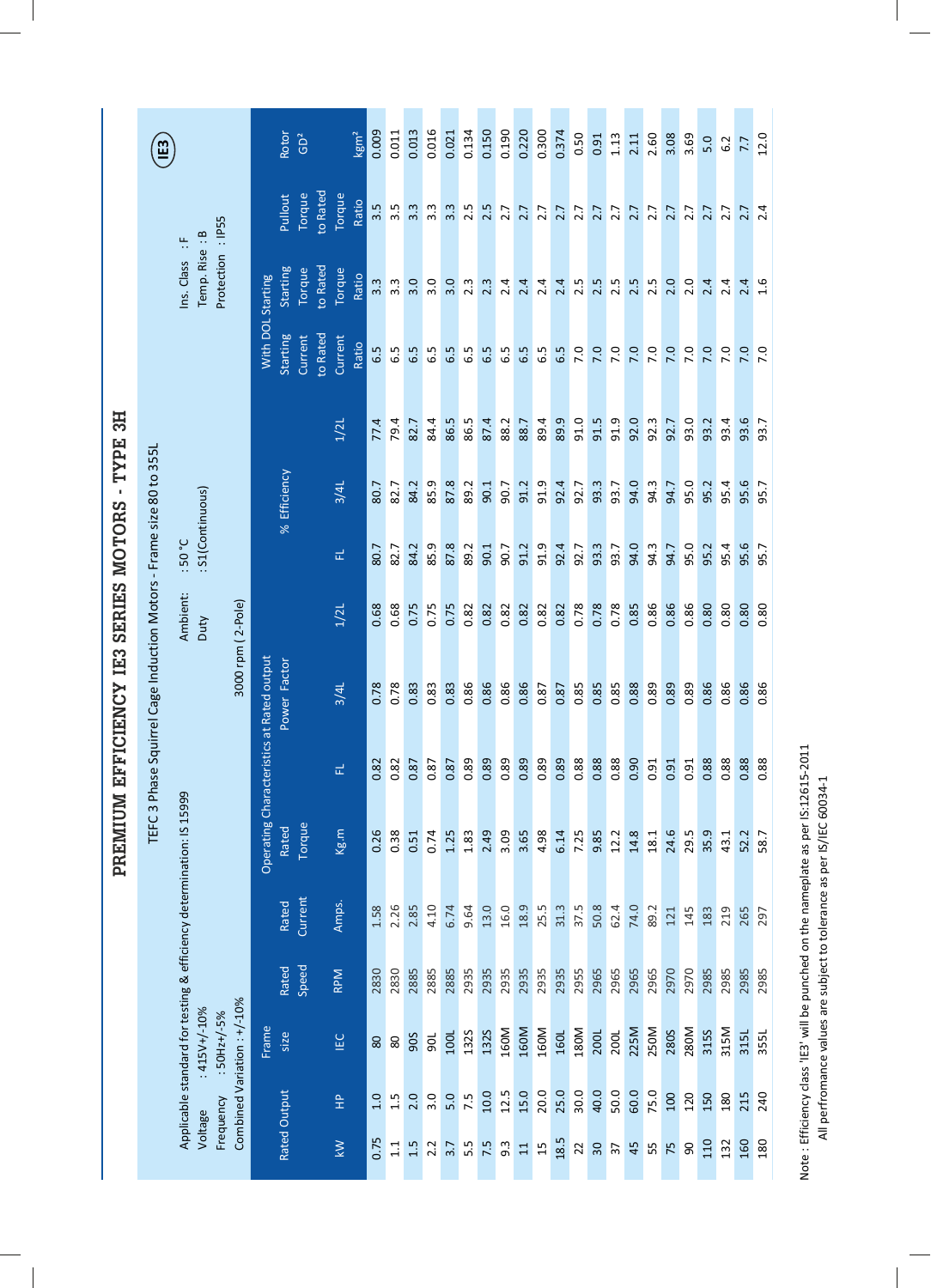|                                        | IE3                                                                                                   |                                           | Rotor<br>GD <sup>2</sup>              | kgm <sup>2</sup>  | 0.015 | 0.017 | 0.023 | 0.028         | 0.066 | 0.141         | 0.193        | 0.340            | 0.375 | 0.520          | 0.750                                     | 0.86   | 1.38        | 2.30 | 2.83       | 3.06             | 5.53                                                                           | 6.36            | 11.70 | 14.0          | 16.9             | 17.8                 | 23.3                         | 32.7                      | 37.9          |
|----------------------------------------|-------------------------------------------------------------------------------------------------------|-------------------------------------------|---------------------------------------|-------------------|-------|-------|-------|---------------|-------|---------------|--------------|------------------|-------|----------------|-------------------------------------------|--------|-------------|------|------------|------------------|--------------------------------------------------------------------------------|-----------------|-------|---------------|------------------|----------------------|------------------------------|---------------------------|---------------|
|                                        |                                                                                                       |                                           | to Rated<br>Torque<br>Pullout         | Torque<br>Ratio   | 2.8   | 2.8   | 2.8   | $\frac{0}{3}$ | 3.0   | $\frac{8}{2}$ | 2.8          |                  | 3.0   | $\frac{0}{3}$  | $\begin{array}{c} 2.8 \\ 2.8 \end{array}$ |        | 2.6         | 2.6  |            |                  | $\begin{array}{c} 66 \\ 240 \\ 040 \\ 040 \\ 040 \\ 040 \\ \hline \end{array}$ |                 | 3.0   | 3.0           | 3.0              | 3.0                  | 2.4                          | 2.4                       | 2.4           |
|                                        | Protection : IP55<br>Temp. Rise: B<br>$\ddot{ }$ :<br>Ins. Class                                      | With DOL Starting                         | to Rated<br><b>Starting</b><br>Torque | Torque<br>Ratio   | 2.5   | 2.5   | 2.5   | 2.6           | 2.7   | 2.6           | 2.6          | $\overline{2.7}$ | 2.7   | 2.7            | 2.6                                       | 2.6    | 2.6         | 2.6  | 2.6        | $\frac{6}{2}$    | 2.5                                                                            | $\frac{1}{2.5}$ | 2.5   | $\frac{5}{2}$ | 2.5              | $\frac{1}{2.5}$      | 2.0                          | 2.0                       | 2.0           |
|                                        |                                                                                                       |                                           | to Rated<br>Starting<br>Current       | Current<br>Ratio  | 6.0   | 6.0   | 6.0   | 6.0           | 6.5   | 6.5           | 6.5          | $\frac{5}{6}$    | 6.5   | 6.5            | 7.0                                       | 7.0    | 7.0         | 7.0  | 7.0        | $\overline{7.0}$ | 6.5                                                                            | $\frac{5}{6}$   | 6.8   | 6.8           | $\overline{6.5}$ | 59                   | 6.5                          | 5.9                       | $\frac{5}{6}$ |
| 3H                                     |                                                                                                       |                                           | % Efficiency                          | $\overline{1/2L}$ | 79.5  | 82.1  | 83.3  | 84.7          | 86.5  | 87.6          | 88.5         | 89.2             | 89.7  | 90.6           | 90.6                                      | 91.0   | 91.6        | 91.9 | 92.2       | 92.6             | 93.5                                                                           | 93.7            | 93.9  | 94.1          | 94.3             | 94.4                 | 95.0                         | 95.0                      | 95.0          |
|                                        | : S1(Continuous)<br>$50^{\circ}$ C                                                                    |                                           |                                       | 3/4L              | 82.5  | 84.1  | 85.3  | 86.7          | 88.4  | 89.6          | 90.4         | 91.0             | 91.4  | 92.1           | 92.6                                      | 93.0   | 93.6        | 93.9 | 94.2       | 94.6             | 95.0                                                                           | 95.2            | 95.4  | 95.6          | 95.8             | 95.9                 | 96.0                         | 96.0                      | 96.0          |
|                                        | Ambient:<br>Duty                                                                                      |                                           |                                       | 군                 | 82.5  | 84.1  | 85.3  | 86.7          | 88.4  | 89.6          | 90.4         | 91.0             | 91.4  | 92.1           | 92.6                                      | 93.0   | 93.6        | 93.9 | 94.2       | 94.6             | 95.0                                                                           | 95.2            | 95.4  | 95.6          | 95.8             | 95.9                 | 96.0                         | 96.0                      | 96.0          |
|                                        | 1500 rpm (4-Pole)                                                                                     |                                           |                                       | $\overline{1/2L}$ | 0.53  | 0.58  | 0.58  | 0.60          | 0.62  | 0.68          | 0.70         | 0.70             | 0.72  | 0.72           | 0.68                                      | 0.70   | 0.77        | 0.70 | 0.70       | 0.70             | 0.74                                                                           | 0.74            | 0.74  | 0.74          | 0.76             | 0.74                 | 0.76                         | 0.76                      | 0.76          |
| <b>CIENCY IE3 SERIES MOTORS - TYPE</b> | TEFC 3 Phase Squirrel Cage Induction Motors - Frame size 80 to 355                                    | Operating Characteristics at Rated output | Power Factor                          | 3/4L              | 0.68  | 0.72  | 0.72  | 0.74          | 0.76  | 0.78          | 0.80         | 0.78             | 0.80  | 0.80           | 0.78                                      | 0.80   | 0.84        | 0.80 | 0.80       | 0.80             | 0.82                                                                           | 0.82            | 0.83  | 0.83          | 0.83             | 0.82                 | 0.85                         | 0.85                      | 0.85          |
|                                        |                                                                                                       |                                           |                                       | 군                 | 0.77  | 0.80  | 0.81  |               | 0.80  | 0.82          | 0.83<br>0.82 |                  | 0.84  |                |                                           | 0.85   | 0.87        | 0.84 |            |                  |                                                                                |                 |       |               |                  | ∣ ഗ<br>$\frac{8}{2}$ | $\infty$<br>$0.\overline{8}$ | $\infty$<br>$\frac{8}{2}$ | 0.88          |
| PREMIUM EFFI                           |                                                                                                       |                                           | Torque<br>Rated                       | Kg.m              | 0.51  | 0.75  | 1.02  | 1.49          | 2.48  | 3.64          | 4.97         | 6.16             | 7.29  | 9.94           | 12.26                                     | 14.6   | 19.8        | 24.3 | 29.6       | 36.1             | 49.3                                                                           | 59.1            | 72.0  | 86.4          | 105              | 118                  | 131                          | 163                       | 206           |
|                                        |                                                                                                       |                                           | Current<br>Rated                      | Amps.             | 1.64  | 2.27  | 3.06  | 4.36          | 7.28  | 10.4          | 13.9         | 17.3             | 19.9  | 27.0           | 33.1                                      | 38.7   | 51.3        | 65.3 | 79.1       | 96.3             | 128                                                                            | 153             | 189   | 226           | 273              | 307                  | 329                          | 412                       | 519           |
|                                        |                                                                                                       |                                           | Speed<br>Rated                        | <b>RPM</b>        | 1430  | 1435  | 1435  | 1435          | 1455  | 1470          | 1470         | 1470             | 1470  | 1470           | 1470                                      | 1470   | 1475        | 1482 | 1482       | 1482             | 1482                                                                           | 1482            | 1488  | 1488          | 1488             | 1488                 | 1490                         | 1490                      | 1490          |
|                                        | Applicable standard for testing & efficiency determination: IS 15999<br>$:415V+/-10%$<br>$:50Hz+/-5%$ | Frame                                     | size                                  | E                 | 80    | 90S   | 90L   | 100L          | 112M  | 1325          | 132M         | 160M             | 160M  | 160L           | 180M                                      | 180L   | <b>200L</b> | 225S | 225M       | 250M             | <b>280S</b>                                                                    | 280M            | 315S  | 315M          | 315L             | 315L                 | 355L                         | 35 <sub>5L</sub>          | 355L          |
|                                        | Combined Variation: +/-10%                                                                            |                                           |                                       | $\hat{\pm}$       | 1.0   | 1.5   | 2.0   | 3.0           | 5.0   | 7.5           | 10.0         | 12.5             | 15    | $\overline{c}$ | 25                                        | $30\,$ | 40          | 50   | $\mbox{G}$ | 75               | 100                                                                            | 120             | 150   | 180           | 215              | 240                  | 270                          | 335                       | 422           |
|                                        | Frequency<br>Voltage                                                                                  |                                           | Rated Output                          | $\geq$            | 0.75  | 1.1   | 1.5   | 2.2           | 3.7   | $\frac{5}{5}$ | 7.5          | 9.3              | $\Xi$ | 15             | 18.5                                      | 22     | 30          | 57   | 45         | 55               | 75                                                                             | $\mathsf{S}$    | 110   | 132           | 160              | 180                  | 200                          | 250                       | 315           |

Note : Efficiency class 'IE3' will be punched on the nameplate as per IS:12615-2011<br>All perfromance values are subject to tolerance as per IS/IEC 60034-1 Note : Efficiency class 'IE3' will be punched on the nameplate as per IS:12615-2011 All perfromance values are subject to tolerance as per IS/IEC 60034-1

# PREMIUM EFFICIENCY IE3 SERIES MOTORS - TYPE 3H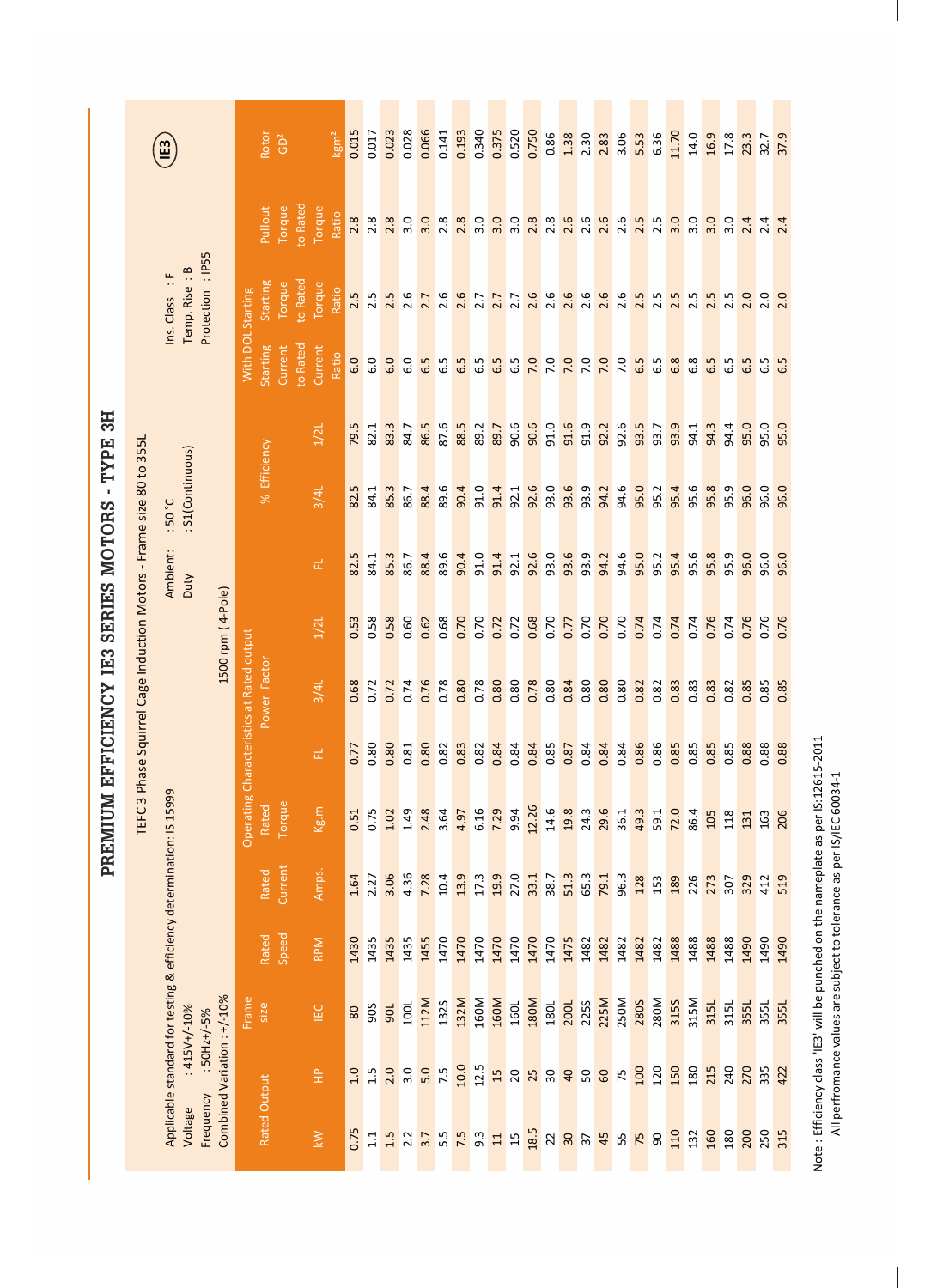|                                 |                                                                     | IE3                                                                                                                                    |                                           | Rotor               | GD <sup>2</sup> |                          | kgm <sup>2</sup> | 0.017    | 0.025     | 0.029 | 0.074 | 0.202 | 0.276 | 0.450 | 0.56             | 0.65            | 1.20 | 1.81        | 2.10        | 3.51           | 3.72             | 5.11        | 6.16 | 12.4 | 15.5             | 18.0 | 21.5             | 28.7     | 28.7 | 35.5 | 43.3           |
|---------------------------------|---------------------------------------------------------------------|----------------------------------------------------------------------------------------------------------------------------------------|-------------------------------------------|---------------------|-----------------|--------------------------|------------------|----------|-----------|-------|-------|-------|-------|-------|------------------|-----------------|------|-------------|-------------|----------------|------------------|-------------|------|------|------------------|------|------------------|----------|------|------|----------------|
|                                 |                                                                     | ÷.                                                                                                                                     |                                           | Pullout             | Torque          | to Rated<br>Torque       | Ratio            | 2.5      | 2.5       | 2.5   | 2.5   | 2.5   | 2.5   | 2.5   | 2.5              | 2.5             | 2.5  | 2.3         | 2.3         | 2.3            | $2.\overline{3}$ | 2.4         | 2.4  | 2.5  | 2.5              | 2.5  | 2.5              | 2.5      | 2.5  | 2.5  | 2.5            |
|                                 |                                                                     | Protection : IP55<br>Temp. Rise: B<br>Ins. Class                                                                                       |                                           | Starting            | Torque          | to Rated<br>Torque       | Ratio            | 2.2      | 2.2       | 2.0   | 2.0   | 2.0   | 2.0   | 2.5   | 2.5              | 2.5             | 2.5  | 2.6         | 2.6         | 2.5            | 2.5              | 2.5         | 2.4  | 2.3  | $2.\overline{3}$ | 2.3  | $2.\overline{3}$ | 2.0      | 2.0  | 2.0  | 2.0            |
|                                 |                                                                     |                                                                                                                                        | With DOL Starting                         | Starting            | Current         | to Rated<br>Current      | Ratio            | 4.0      | 4.0       | 4.5   | 5.0   | 5.5   | 5.5   | 5.5   | rÙ.<br>Lo        | 5.5             | 5.5  | 6.5         | 6.5         | 6.5            | 5.9              | 6.5         | 6.0  | 6.0  | 6.0              | 6.0  | 6.0              | <u>0</u> | 6.0  | 6.0  | 6.0            |
| 5H                              |                                                                     |                                                                                                                                        |                                           | % Efficiency        |                 | 1/2L                     |                  | 75.4     | 78.0      | 79.5  | 81.3  | 84.5  | 86.0  | 87.1  | 87.8             | 88.3            | 89.2 | 89.7        | 90.2        | 90.9           | 91.3             | 92.0        | 92.4 | 92.9 | 93.2             | 93.4 | 93.7             | 93.0     | 94.0 | 94.1 | 94.1           |
| CIENCY IE3 SERIES MOTORS - TYPE | TEFC 3 Phase Squirrel Cage Induction Motors - Frame size 90 to 355L | : S1(Continuous)<br>$50^{\circ}$ C                                                                                                     |                                           |                     |                 | 3/4L                     |                  | 78.9     | 81.0      | 82.5  | 84.3  | 86.5  | 88.0  | 89.1  | 89.8             | 90.3            | 91.2 | 91.7        | 92.2        | 92.9           | 93.3             | 93.7        | 94.1 | 94.6 | 94.9             | 95.1 | 95.4             | 95.6     | 95.7 | 95.8 | 95.8           |
|                                 |                                                                     | Ambient:<br>Duty                                                                                                                       |                                           |                     |                 | 군                        |                  | ō<br>78. | 81.0      | 82.5  | 84.3  | 86.5  | 88.0  | 89.1  | 89.8             | 90.3            | 91.2 | 91.7        | 92.2        | 92.9           | 93.3             | 93.7        | 94.1 | 94.6 | 94.9             | 95.1 | 95.4             | 95.6     | 95.7 | 95.8 | 95.8           |
|                                 |                                                                     | 1000 rpm (6-Pole)                                                                                                                      |                                           |                     |                 | 1/2L                     |                  | 0.50     | 0.50      | 0.50  | 0.56  | 0.64  | 0.64  | 0.66  | 0.66             | 0.66            | 0.70 | 0.74        | 0.76        | 0.82           | 0.82             | 0.72        | 0.76 | 0.72 | 0.72             | 0.72 | 0.75             | 0.71     | 0.66 | 0.7  | $\overline{0}$ |
|                                 |                                                                     |                                                                                                                                        | Operating Characteristics at Rated output | Power Factor        |                 | 3/41                     |                  | 0.61     | 0.61      | 0.61  | 0.70  | 0.76  | 0.76  | 0.77  | 0.77             | 0.77            | 0.78 | 0.82        | 0.84        | 0.86           | 0.86             | 0.80        | 0.83 | 0.80 | 0.80             | 0.80 | 0.82             | 0.81     | 0.78 | 0.80 | 0.80           |
|                                 |                                                                     |                                                                                                                                        |                                           |                     |                 | 군                        |                  | 0.72     | 0.72      | 0.72  | 0.77  | 0.78  | 0.78  | 0.80  | 0.80             | 0.80            | 0.82 | 0.86        | 0.88        | 0.88           | 0.88             | 0.84        | 0.86 | 0.84 | 0.84             | 0.84 | 0.86             | 0.84     | 0.82 | 0.84 | 0.84           |
| PREMIUM EFFI                    |                                                                     |                                                                                                                                        |                                           | Rated               | Torque          | $\overline{\text{kg.m}}$ |                  | 0.77     | 1.13      | 1.55  | 2.23  | 3.75  | 5.58  | 7.57  | 9.39             | 11.1            | 15.1 | 18.5        | 22.0        | 29.9           | 36.8             | 44.5        | 54.4 | 73.9 | 88.6             | 108  | 130              | 157      | 177  | 197  | 246            |
|                                 |                                                                     |                                                                                                                                        |                                           | Rated               | Current         | Amps.                    |                  | 1.84     | 2.62      | 3.51  | 4.72  | 7.63  | 11.1  | 14.6  | 18.0             | 21.2            | 27.9 | 32.6        | 37.7        | 51.1           | 62.7             | 79.5        | 94.6 | 131  | 157              | 192  | 224              | 277      | 319  | 346  | 432            |
|                                 |                                                                     |                                                                                                                                        |                                           | Rated               | Speed           | <b>RPM</b>               |                  | 945      | 945       | 945   | 960   | 960   | 960   | 965   | 965              | 965             | 970  | 975         | 975         | 978            | 978              | 984         | 984  | 989  | 989              | 990  | 990              | 990      | 990  | 991  | 991            |
|                                 |                                                                     |                                                                                                                                        | Frame                                     | size                |                 | <b>IEC</b>               |                  | 90S      | <b>DG</b> | 100L  | 112M  | 132S  | 132M  | 160M  | 160L             | <b>160L</b>     | 180L | <b>200L</b> | <b>200L</b> | 225M           | 250M             | <b>280S</b> | 280M | 315S | 315M             | 315M | 315L             | 355L     | 355L | 355L | 355L           |
|                                 |                                                                     | Applicable standard for testing & efficiency determination: IS 15999<br>Combined Variation: +/-10%<br>$:415V + / -10%$<br>$:50Hz+/-5%$ |                                           |                     |                 | 운                        |                  | 1.0      | 1.5       | 2.0   | 3.0   | 5.0   | 7.5   | 10.0  | 12.5             | 15              | 20   | 25          | 50          | $\overline{a}$ | 50               | 60          | 75   | 100  | 120              | 150  | 180              | 215      | 240  | 270  | 335            |
|                                 |                                                                     | Frequency<br>Voltage                                                                                                                   |                                           | <b>Rated Output</b> |                 | KW                       |                  | 0.75     | 1.1       | 1.5   | 2.2   | 3.7   | 5.5   | 7.5   | $9.\overline{3}$ | $\overline{11}$ | 15   | 18.5        | 22          | 30             | $\overline{37}$  | 45          | 55   | 75   | 90               | 110  | 132              | 160      | 180  | 200  | 250            |

 $\overline{\phantom{a}}$ 

Note : Efficiency class 'IE3' will be punched on the nameplate as per IS:12615-2011<br>All perfromance values are subject to tolerance as per IS/IEC 60034-1 Note : Efficiency class 'IE3' will be punched on the nameplate as per IS:12615-2011

All perfromance values are subject to tolerance as per IS/IEC 60034-1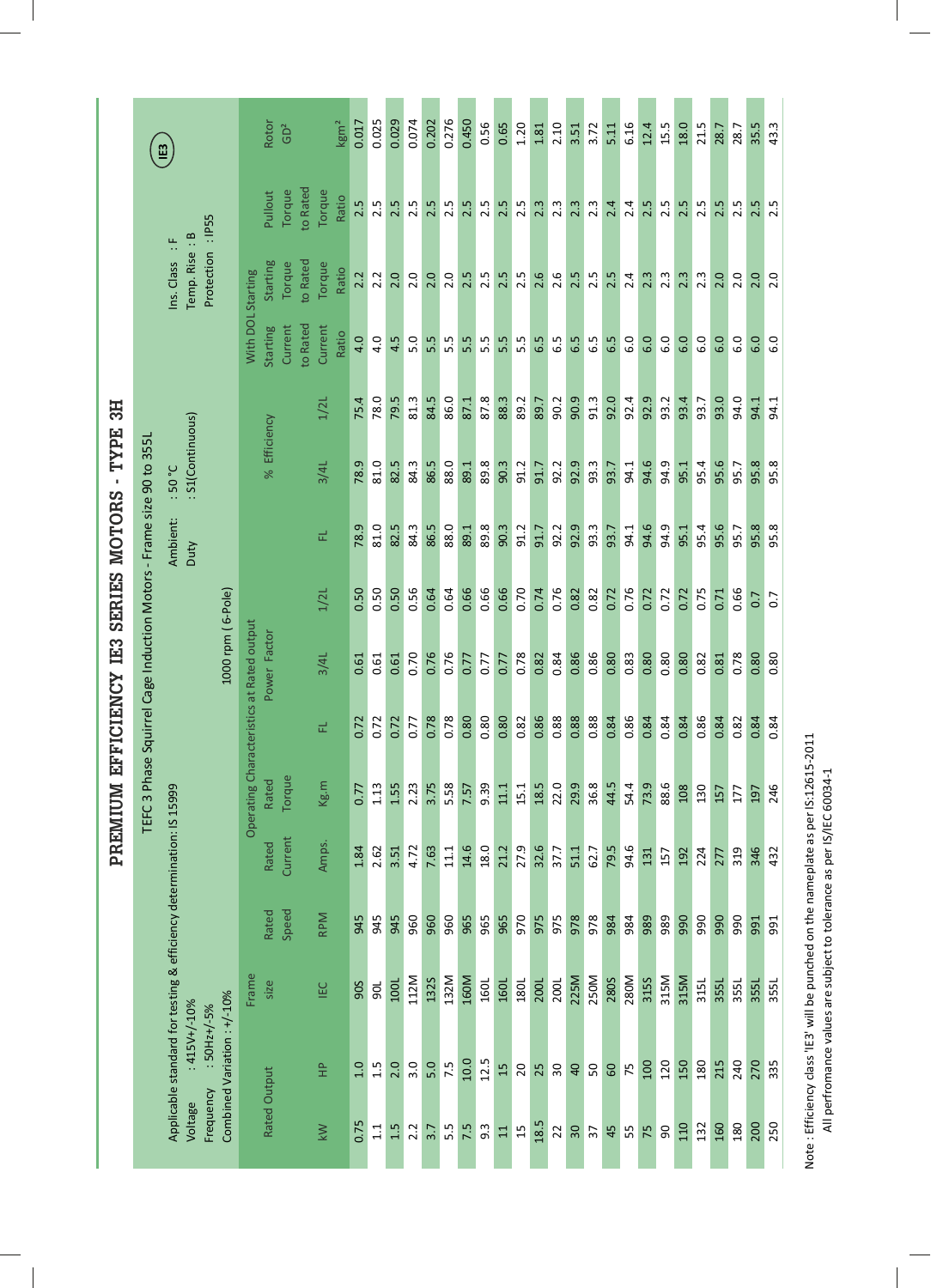PREMIUM EFFICIENCY IE3 SERIES MOTORS - TYPE 3H, B3, TEFC, FRAME 80-355L **PREMIUM EFFICIENCY IE3 SERIES MOTORS - TYPE 3H, B3, TEFC, FRAME 80-355L** 



|                     | 冶                            | Μ6                                                                                                                                                                                                                                                                                                                                                                                                             | 8M             | M10             | <b>M10</b>      | M12             | M16            | M16             | <b>M20</b>     | <b>M20</b>      | <b>M20</b>                                | <b>M20</b>     | <b>M20</b>       | <b>M20</b>               | M24                                                                                                                                                                                                                                                                                                                                                                                                            |
|---------------------|------------------------------|----------------------------------------------------------------------------------------------------------------------------------------------------------------------------------------------------------------------------------------------------------------------------------------------------------------------------------------------------------------------------------------------------------------|----------------|-----------------|-----------------|-----------------|----------------|-----------------|----------------|-----------------|-------------------------------------------|----------------|------------------|--------------------------|----------------------------------------------------------------------------------------------------------------------------------------------------------------------------------------------------------------------------------------------------------------------------------------------------------------------------------------------------------------------------------------------------------------|
|                     | - <u>a</u>                   | 35                                                                                                                                                                                                                                                                                                                                                                                                             | 45             | 55              | 55              | 70              | 105            | 100             | 100            | 100<br>130      | $\begin{array}{c} 130 \\ 130 \end{array}$ | 130<br>130     | 130<br>160       | 130<br>160               | 130<br>160                                                                                                                                                                                                                                                                                                                                                                                                     |
|                     | t<br>GC<br>*<br>GA           | 21.5                                                                                                                                                                                                                                                                                                                                                                                                           | 27             | $\overline{31}$ | $\approx$       | 41              | 45             | 51.5            | 59             | <b>59 G</b>     | <b>29</b>                                 | 69<br>79.5     | 88               | <b>85</b>                | 79.5<br>100                                                                                                                                                                                                                                                                                                                                                                                                    |
| <b>SHAFT</b>        | $FA*$<br>ᄮ                   | 9                                                                                                                                                                                                                                                                                                                                                                                                              | $\infty$       | $\infty$        | ${}^{\circ}$    | $\overline{10}$ | $\overline{c}$ | $\overline{14}$ | $\frac{1}{6}$  | 16 <sup>2</sup> | $\frac{8}{18}$                            | $\frac{8}{20}$ | $\frac{18}{22}$  | $\frac{18}{22}$          | 25                                                                                                                                                                                                                                                                                                                                                                                                             |
|                     | ш ქ                          | $\overline{a}$                                                                                                                                                                                                                                                                                                                                                                                                 | 50             | 8               | 8               | 80              | 110            | 110             | 110            | 1140            | 140<br>140                                | 140<br>140     | 140<br>170       | 140                      | 140<br>170                                                                                                                                                                                                                                                                                                                                                                                                     |
|                     | **a                          | $\overline{19}$                                                                                                                                                                                                                                                                                                                                                                                                | 24             | 28              | 28              | 38              | $\overline{4}$ | 48              | 55             | 55              | 89                                        | 65             | 65               | 65                       | <b>75</b>                                                                                                                                                                                                                                                                                                                                                                                                      |
|                     | <b>BSC</b><br>S <sub>2</sub> | 3/4"                                                                                                                                                                                                                                                                                                                                                                                                           | 3/4"           | 뒥               | 뒥               | $\ddot{ }$      | Ë              | 11/2"           | ត់             | ้า              | ้ัง                                       | $\bar{c}$      | ้ัง              | 21/2"                    | ణ్                                                                                                                                                                                                                                                                                                                                                                                                             |
|                     | AG1                          | $\overline{\phantom{a}}$                                                                                                                                                                                                                                                                                                                                                                                       | I              | 138             | 151             | 173             | 203            | 234             | 268            | 286             | 328                                       | 358            | 413              | 413                      | 495                                                                                                                                                                                                                                                                                                                                                                                                            |
| <b>TERMINAL BOX</b> | $\overline{z}$               | $\overline{\phantom{a}}$                                                                                                                                                                                                                                                                                                                                                                                       | I              | 66              | 80              | 69              | 5              | 83              | I              | $\mathsf{I}$    | I                                         | I              | I                | $\overline{\phantom{a}}$ | I                                                                                                                                                                                                                                                                                                                                                                                                              |
|                     | Q                            | $\overline{a}$                                                                                                                                                                                                                                                                                                                                                                                                 | 52             | 56              | 56              | 63              | යි             | 50              | 155            | 155             | 243                                       | 243            | 278              | 278                      | 403                                                                                                                                                                                                                                                                                                                                                                                                            |
|                     | $\sigma$                     | 118                                                                                                                                                                                                                                                                                                                                                                                                            | 138            | 152             | 157             | 204             | 345            | 371             | 396            | 445             | 352                                       | 360            | 386<br>416       | 386<br>416               | 434<br>464                                                                                                                                                                                                                                                                                                                                                                                                     |
|                     | $\geq$                       | 191                                                                                                                                                                                                                                                                                                                                                                                                            | 209            | 225             | 249             | 305             | 363            | 414             | 468            | 511             | 578                                       | 638            | 728              | 728                      | 850                                                                                                                                                                                                                                                                                                                                                                                                            |
|                     | <b>J</b>                     | 174                                                                                                                                                                                                                                                                                                                                                                                                            | 195            | 195             | 220             | 294             | 348            | 394             | 438            | 472             | 489                                       | 544            | 604              | 604                      | 695                                                                                                                                                                                                                                                                                                                                                                                                            |
|                     | $_{\rm 1}$                   | 30                                                                                                                                                                                                                                                                                                                                                                                                             | 35             | $\overline{a}$  | 45              | 50              | 8              | 20              | 80             | 90              | 100                                       | 115            | 130              | 130                      | 145                                                                                                                                                                                                                                                                                                                                                                                                            |
|                     | S                            | 100                                                                                                                                                                                                                                                                                                                                                                                                            | 129            | 146<br>125      | 172             | 191             | 208            | 225             | 262            | 292             | 337<br>268                                | 271            | 240              | 454                      | 458                                                                                                                                                                                                                                                                                                                                                                                                            |
|                     | $\overline{C}$               | 330                                                                                                                                                                                                                                                                                                                                                                                                            | 410            | 469<br>448      | 502             | 618             | 790            | 845             | 920            | 1032<br>972     | 1134<br>1065                              | 1160           | 1293<br>1353     | 1458<br>1518             | 1622<br>1682                                                                                                                                                                                                                                                                                                                                                                                                   |
|                     | ⊐                            | 286                                                                                                                                                                                                                                                                                                                                                                                                            | 355            | 387<br>366      | 419             | 533             | 673            | 728             | 803            | 855             | 88<br>914                                 | 1010           | $1137$<br>$1167$ | 1302<br>1332             | 1461<br>1491                                                                                                                                                                                                                                                                                                                                                                                                   |
|                     | $\overline{4}$               | $\overline{\phantom{a}}$                                                                                                                                                                                                                                                                                                                                                                                       | T              | 179             | 191             | 208             | 238            | 290             | 336            | 354             | 415                                       | 445            | 515              | 515                      | 584                                                                                                                                                                                                                                                                                                                                                                                                            |
|                     | $\frac{1}{2}$                | 220                                                                                                                                                                                                                                                                                                                                                                                                            | 240            | 257             | 282             | 340             | 398            | 470             | 536            | 579             | 665                                       | 725            | 830              | 830                      | 939                                                                                                                                                                                                                                                                                                                                                                                                            |
| GENERAL             | $\frac{0}{1}$                | 168                                                                                                                                                                                                                                                                                                                                                                                                            | 188            | 198             | 222             | 279             | 334            | 377             | 419            | 461             | 495                                       | 552            | 615              | 615                      | 693                                                                                                                                                                                                                                                                                                                                                                                                            |
|                     | $\widetilde{\pm}$            | 12                                                                                                                                                                                                                                                                                                                                                                                                             | 12             | 12              | $\overline{c}$  | 17              | 20             | 26              | 32             | 34              | $\overline{4}$                            | 42             | 45               | 45                       | 45                                                                                                                                                                                                                                                                                                                                                                                                             |
|                     | BC                           | $\overline{12}$                                                                                                                                                                                                                                                                                                                                                                                                | 12.5           | 21              | $\overline{c}$  | 20              | 20             | 20              | 25             | 25              | 49                                        | $\overline{a}$ | 46               | 46                       | 73                                                                                                                                                                                                                                                                                                                                                                                                             |
|                     | B <sub>A1</sub>              | I                                                                                                                                                                                                                                                                                                                                                                                                              | 5              | I               | I               | 5 <sup>1</sup>  | 105            | 108             | 120            | 85              | I                                         | 149            | 155              | I                        | I                                                                                                                                                                                                                                                                                                                                                                                                              |
|                     | $B\triangle$                 | 36                                                                                                                                                                                                                                                                                                                                                                                                             | 38             | 36              | 36              | 53              | 20             | 20              | 85             | 85              | 115                                       | 110            | 120              | 120                      | 170                                                                                                                                                                                                                                                                                                                                                                                                            |
|                     | $\overline{A}$               | 32                                                                                                                                                                                                                                                                                                                                                                                                             | 34             | 43.5            | $\overline{47}$ | 50              | 58             | 65              | 85             | 85              | 100                                       | 100            | 120              | 120                      | 110                                                                                                                                                                                                                                                                                                                                                                                                            |
|                     | BB                           | 124                                                                                                                                                                                                                                                                                                                                                                                                            | 150            | 174             | 174             | 218             | 294            | 319             | 355            | 361             | 425                                       | 490            | 540              | 593                      | 770                                                                                                                                                                                                                                                                                                                                                                                                            |
|                     | $\overline{AB}$              | 150                                                                                                                                                                                                                                                                                                                                                                                                            | 168            | 190             | 220             | 256             | 310            | 344             | 398            | 437             | 506                                       | 540            | 625              | 625                      | 710                                                                                                                                                                                                                                                                                                                                                                                                            |
|                     | $\stackrel{*}{\simeq}$       | $\overline{a}$                                                                                                                                                                                                                                                                                                                                                                                                 | $\overline{a}$ | 12              | $\overline{12}$ | $\overline{12}$ | 15             | 15              | $\overline{a}$ | $\overline{0}$  | 24                                        | 24             | 28               | 28                       | 28                                                                                                                                                                                                                                                                                                                                                                                                             |
|                     | $\tilde{\pm}$                | 80                                                                                                                                                                                                                                                                                                                                                                                                             | 90             | 100             | 112             | 132             | 160            | 180             | 200            | 225             | 250                                       | 280            | 315              | 315                      | 355                                                                                                                                                                                                                                                                                                                                                                                                            |
| FIXING              | $\cup$                       | 50                                                                                                                                                                                                                                                                                                                                                                                                             | 56             | 63              | 20              | 89              | 108            | 121             | 133            | 149             | 168                                       | 190            | 216              | 216                      | 254                                                                                                                                                                                                                                                                                                                                                                                                            |
|                     | $\frac{1}{2}$                | $\begin{array}{c} \rule{0pt}{2ex} \rule{0pt}{2ex} \rule{0pt}{2ex} \rule{0pt}{2ex} \rule{0pt}{2ex} \rule{0pt}{2ex} \rule{0pt}{2ex} \rule{0pt}{2ex} \rule{0pt}{2ex} \rule{0pt}{2ex} \rule{0pt}{2ex} \rule{0pt}{2ex} \rule{0pt}{2ex} \rule{0pt}{2ex} \rule{0pt}{2ex} \rule{0pt}{2ex} \rule{0pt}{2ex} \rule{0pt}{2ex} \rule{0pt}{2ex} \rule{0pt}{2ex} \rule{0pt}{2ex} \rule{0pt}{2ex} \rule{0pt}{2ex} \rule{0pt}{$ | 125            | $\vert$         | $\mathsf I$     | 178             | 254            | 279             | 305            | 311             | $\mathsf I$                               | 419            | 457              | $\overline{\phantom{a}}$ | $\begin{array}{c} \rule{0pt}{2ex} \rule{0pt}{2ex} \rule{0pt}{2ex} \rule{0pt}{2ex} \rule{0pt}{2ex} \rule{0pt}{2ex} \rule{0pt}{2ex} \rule{0pt}{2ex} \rule{0pt}{2ex} \rule{0pt}{2ex} \rule{0pt}{2ex} \rule{0pt}{2ex} \rule{0pt}{2ex} \rule{0pt}{2ex} \rule{0pt}{2ex} \rule{0pt}{2ex} \rule{0pt}{2ex} \rule{0pt}{2ex} \rule{0pt}{2ex} \rule{0pt}{2ex} \rule{0pt}{2ex} \rule{0pt}{2ex} \rule{0pt}{2ex} \rule{0pt}{$ |
|                     | $\overset{*}{\mathbf{B}}$    | 100                                                                                                                                                                                                                                                                                                                                                                                                            | 100            | 140             | 140             | 140             | 210            | 241             | 267            | 286             | 349                                       | 368            | 406              | 508                      | 630                                                                                                                                                                                                                                                                                                                                                                                                            |
|                     | $\overline{A}^*$             | 125                                                                                                                                                                                                                                                                                                                                                                                                            | 140            | 160             | 190             | 216             | 254            | 279             | 318            | 356             | 406                                       | 457            | 508              | 508                      | 610                                                                                                                                                                                                                                                                                                                                                                                                            |
|                     | Pole                         | 2,4&6                                                                                                                                                                                                                                                                                                                                                                                                          | 2,4&6          | 2&4<br>6        | 4&6             | 2,4&6           | 2,486          | 2,4&6           | 2,4&6          | 2<br>486        | $rac{2}{486}$                             | $rac{2}{486}$  | 486              | 486                      | 486                                                                                                                                                                                                                                                                                                                                                                                                            |
|                     | IEC Fr.<br>  Size            | 80                                                                                                                                                                                                                                                                                                                                                                                                             | 90S/L          | 100L            | 112M            | 132S/M          | 160M/L         | 180M/L          | 200M/L         | 225S/M          | 250M                                      | 280S/M         | 315S/M           | 315L                     | 355L                                                                                                                                                                                                                                                                                                                                                                                                           |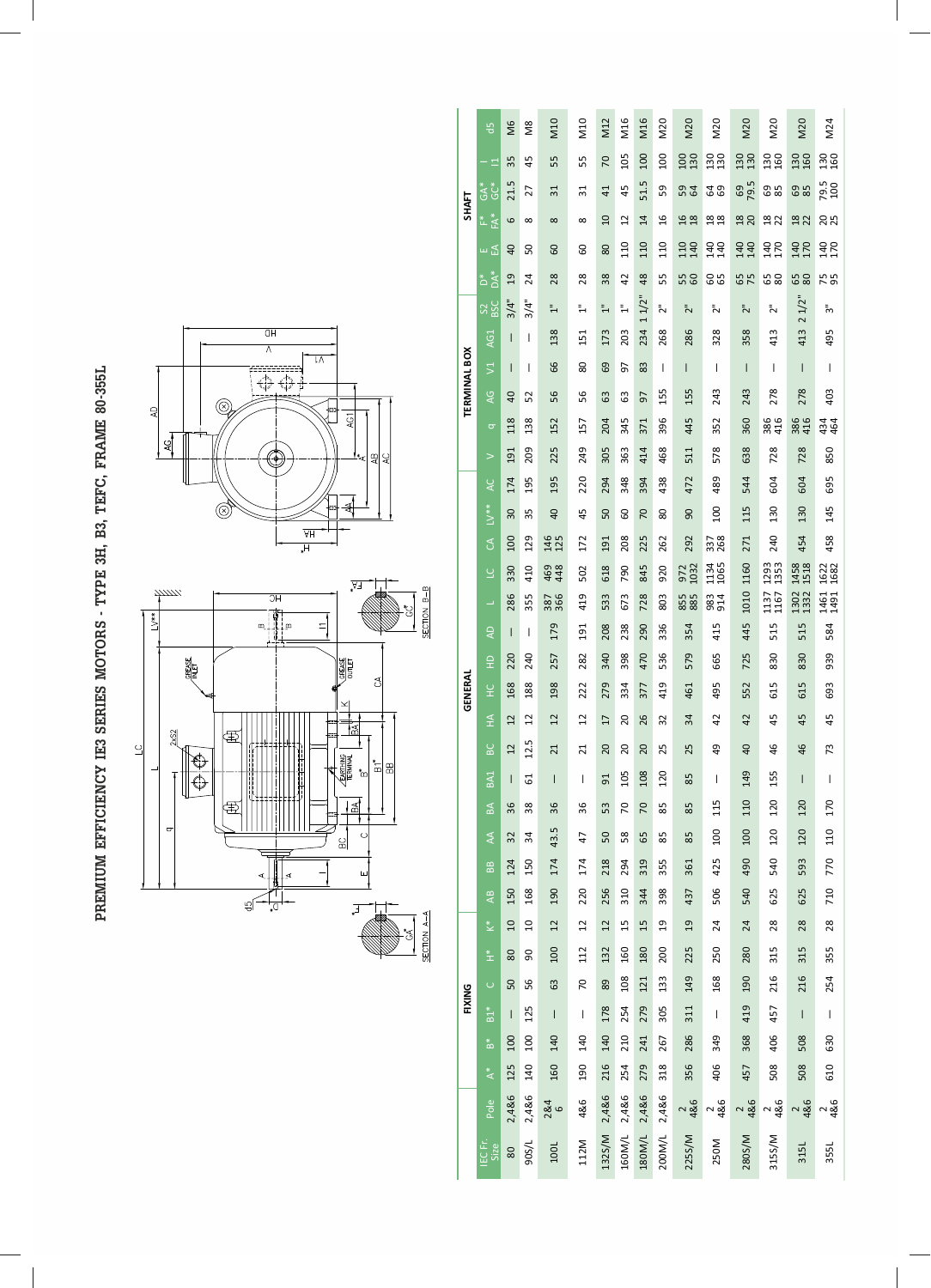|                                                                            | <b>SHAFT</b>        | $GAC*$<br>t *<br>"<br>шď                  | 21.5<br>6<br>$\overline{a}$ | 27<br>$\infty$<br>50 |
|----------------------------------------------------------------------------|---------------------|-------------------------------------------|-----------------------------|----------------------|
| $\overline{\mathbb{Q}}$<br>$\overline{\wedge}$<br>Sø<br>O.<br>Ŕ,           |                     | $\stackrel{*}{\circ} \stackrel{*}{\circ}$ | $\overline{a}$              | 24                   |
| Ø<br>প্প<br>¢<br>Þ.<br>AC                                                  |                     | S <sub>2</sub> B <sub>SC</sub>            | $3/4$ "                     | 3/4"                 |
| 4 HOLES FOR 80 TO 200M/L<br>/8 HOLES FOR 225S/M-355L<br>$\frac{1}{2}$<br>Þ | <b>TERMINAL BOX</b> | Q                                         | $\overline{40}$             | 52                   |
| <br>ø<br>ø.                                                                |                     | $\sigma$                                  | 118                         | 138                  |
| 22.5<br>$\mathcal{S}_{\not\mathcal{S}}$<br>$E_{\overline{Y}}$              |                     | $\geq$                                    | 111                         | 119                  |
| SECTION B-B<br><u>pom</u><br>$\overline{\sigma}$<br>೪<br>$\vee^*$          |                     | $\overline{AC}$                           | 174                         | 195                  |
| estanti<br>$\frac{1}{4}$<br><u>م</u><br>$\equiv$<br>œ.                     |                     | $L^{**}$                                  | 30                          | 35                   |
| <b>CREASE</b><br>NLET<br><b>GREASE</b>                                     |                     | $\overline{a}$                            | 330                         | 410                  |
| 2x52<br>€<br>$\overline{\bullet}$                                          | GENERAL             | L,                                        | 286                         | 355                  |
| $\supseteq$<br>€<br>EARTHING                                               |                     | $\overline{4}$                            | 140                         | 150                  |
| €<br>₽                                                                     |                     | $\overline{\mathbb{Z}}$                   | $\overline{10}$             | $\overline{a}$       |
| $\sigma$<br>₹<br>ħ<br>Ŧ<br>т                                               |                     | Н                                         | 3.5                         | 3.5                  |
| $\frac{1}{2}$<br>щ<br>¥.<br>தி<br>$\overline{D}_*$                         |                     | S                                         | $\overline{12}$             | 12                   |
| E,<br>$\frac{N}{d}$<br>SECTION A-A                                         |                     | *.                                        | $\overline{a}$              | 50                   |
|                                                                            | FIXING              | $\sum_{i=1}^{n}$                          | 165                         | 165                  |
|                                                                            |                     | $\bar{z}$                                 | 130                         | 130                  |
|                                                                            |                     | $\sim$                                    | 200                         | 200                  |
|                                                                            |                     | $\overline{\mathsf{e}}$                   | 86                          | 88                   |

| $\frac{1}{6}$                  |                             | S &                                        | OTIN            | <b>N10</b>                                                            |                                      |                                          |                          |                 | N12<br>N16<br>N20<br>N20<br>N20                                                                                                                                                                                                                                                                                     |               | <b>M20</b>     | <b>M20</b>      | <b>N20</b>                                 | M24           |
|--------------------------------|-----------------------------|--------------------------------------------|-----------------|-----------------------------------------------------------------------|--------------------------------------|------------------------------------------|--------------------------|-----------------|---------------------------------------------------------------------------------------------------------------------------------------------------------------------------------------------------------------------------------------------------------------------------------------------------------------------|---------------|----------------|-----------------|--------------------------------------------|---------------|
| $-\equiv$                      | $\frac{35}{45}$             |                                            | 55              | 55                                                                    |                                      |                                          |                          |                 |                                                                                                                                                                                                                                                                                                                     |               |                |                 |                                            |               |
| GA*<br>0<br>21.5<br>27         |                             |                                            | $\overline{31}$ | $\frac{1}{2}$                                                         |                                      |                                          |                          |                 |                                                                                                                                                                                                                                                                                                                     |               |                |                 | <u>d d j j v v g q g mg b j g mg b j d</u> |               |
| *_*∐                           | $\circ$                     | ${}^{\circ}$                               | $\infty$        | $\infty$                                                              |                                      |                                          |                          |                 |                                                                                                                                                                                                                                                                                                                     |               |                |                 |                                            |               |
| <b>□ 2 음 양</b>                 |                             |                                            | 60              | 60                                                                    |                                      |                                          |                          |                 |                                                                                                                                                                                                                                                                                                                     |               |                |                 | $8.51513343434342424242$                   |               |
| <u>ំ ក្តុំ ង ដ</u>             |                             |                                            | 28              | 28                                                                    |                                      | $\frac{8}{3}$                            |                          |                 |                                                                                                                                                                                                                                                                                                                     |               |                |                 |                                            |               |
| S <sub>2</sub> B <sub>SC</sub> | $\frac{3}{4}$ <sup>14</sup> |                                            | 뒥               | $\frac{1}{4}$ $\frac{1}{4}$ $\frac{1}{4}$ $\frac{1}{2}$ $\frac{1}{2}$ |                                      |                                          |                          |                 | $\bar{z}$                                                                                                                                                                                                                                                                                                           | $\bar{z}$     | $\bar{z}$      | $\bar{z}$       | 21/2"                                      | $\frac{1}{6}$ |
| Q                              | $\overline{a}$              | 52                                         | 95              | 56                                                                    | $63\,$                               | 63                                       |                          | $\frac{97}{15}$ | 155                                                                                                                                                                                                                                                                                                                 | 243           | 243            | 278             | 278                                        | 403           |
| $\sigma$                       |                             | 118<br>138                                 | 152             | 157                                                                   |                                      | 204                                      | 371                      | 396             | 445                                                                                                                                                                                                                                                                                                                 | 352           | 360            | $rac{386}{416}$ | 386<br>416                                 | 434<br>464    |
| $\geq$                         |                             | $\frac{11}{11}$                            | 125             | 137                                                                   |                                      |                                          | 173<br>203<br>288        |                 | 286                                                                                                                                                                                                                                                                                                                 | 328           | 358            | 413             | 413                                        | 495           |
| QC                             | 174                         |                                            | 195             | 220                                                                   |                                      |                                          | 2948<br>285<br>2943      |                 | 472                                                                                                                                                                                                                                                                                                                 | 489           | 544            | 604             | 604                                        | 695           |
| $\mathbb{L}^*$                 | $\overline{\mathrm{30}}$    | 35                                         | $\overline{40}$ | 45                                                                    |                                      |                                          | $8888$                   |                 | $\mathcal{S}$                                                                                                                                                                                                                                                                                                       | 100           | 115            | 130             | 130                                        | 145           |
| $\overline{C}$                 |                             | $\begin{array}{c}\n30 \\ 410\n\end{array}$ | 469<br>448      | 502                                                                   |                                      |                                          |                          |                 | $\frac{8}{2}$ $\frac{8}{2}$ $\frac{1}{2}$ $\frac{1}{2}$ $\frac{3}{2}$ $\frac{1}{2}$ $\frac{3}{2}$ $\frac{1}{2}$ $\frac{3}{2}$ $\frac{1}{2}$ $\frac{3}{2}$ $\frac{1}{2}$ $\frac{3}{2}$ $\frac{3}{2}$ $\frac{3}{2}$ $\frac{3}{2}$ $\frac{3}{2}$ $\frac{3}{2}$ $\frac{3}{2}$ $\frac{3}{2}$ $\frac{3}{2}$ $\frac{3}{2}$ |               | 1160           |                 | 1293<br>1353<br>14518                      | 1622<br>1682  |
| $\overline{\phantom{0}}$       | 286<br>355                  |                                            | 387             | 419                                                                   | 533                                  |                                          | <b>678</b><br>728<br>803 |                 | 885                                                                                                                                                                                                                                                                                                                 | 983           | 1010           |                 | 1137<br>1167<br>11302<br>1451<br>1491      |               |
| $\overline{A}$                 | 140                         | 150                                        | 157             | 170                                                                   |                                      |                                          | 208<br>238<br>290        | 336             | 354                                                                                                                                                                                                                                                                                                                 | 415           | 445            | 515             | 515                                        | 584           |
| $\Delta$                       | $\Omega$                    | $\Omega$                                   | $\overline{11}$ | $\overline{11}$                                                       | $12 \text{ }$                        | $\boxed{2}$                              | $\frac{13}{2}$           | $\frac{1}{2}$   | $\frac{16}{1}$                                                                                                                                                                                                                                                                                                      | $\frac{8}{2}$ | $\frac{8}{18}$ | 22              | 22                                         | 25            |
|                                | 3.5                         | 3.5                                        |                 |                                                                       |                                      |                                          | m                        |                 |                                                                                                                                                                                                                                                                                                                     |               | 5              | ဖ               | 6                                          | 6             |
| $\circ$                        | 12                          | $\overline{c}$                             | $\frac{5}{1}$   | $\overline{1}$                                                        | $\overline{1}$                       | $\overline{a}$                           | $\overline{a}$           | $\overline{a}$  | ግ<br>ግ                                                                                                                                                                                                                                                                                                              | 51            | $\overline{a}$ | 24              | 24                                         | 24            |
| *.                             | $\overline{a}$              | S                                          | 60              | 60                                                                    |                                      |                                          |                          |                 | 822222                                                                                                                                                                                                                                                                                                              | 140           | 140            | 140<br>170      | 140                                        | 140           |
| $\sum^*$                       | 165                         | 165                                        | 215             | 215                                                                   | 265                                  | 300                                      | 300                      | 350             | 400                                                                                                                                                                                                                                                                                                                 | 500           | 500            | 600             | 600                                        | 740           |
| $\check{z}$                    | 130                         | 130                                        | 180             | 180                                                                   |                                      | $\begin{array}{c} 30 \\ 250 \end{array}$ | 250                      | 300             | 350                                                                                                                                                                                                                                                                                                                 | 450           | 450            | 550             | 550                                        | 680           |
| $\Delta$                       | 200                         | 200                                        | 250             | 250                                                                   | 300                                  | 350                                      | 350                      | 400             | 450                                                                                                                                                                                                                                                                                                                 | 550           | 550            | 660             | 660                                        | 800           |
| Pole                           | 2,4&6                       | 2,4&6                                      | 284             | 4&6                                                                   | 2,4&6                                |                                          |                          |                 |                                                                                                                                                                                                                                                                                                                     |               |                |                 |                                            |               |
| IEC Fr.<br>Size                |                             | 1/SOG                                      | 100L            | 112M                                                                  | 1325/M<br>160M/L<br>180M/L<br>200M/L |                                          |                          |                 | 225S/M                                                                                                                                                                                                                                                                                                              | 250M          | 280S/M         | 315S/M          | 315L                                       | 355L          |

PREMIUM EFFICIENCY IE3 SERIES MOTORS - TYPE 3H, B5, TEFC, FRAME 80-355L **PREMIUM EFFICIENCY IE3 SERIES MOTORS - TYPE 3H, B5, TEFC, FRAME 80-355L**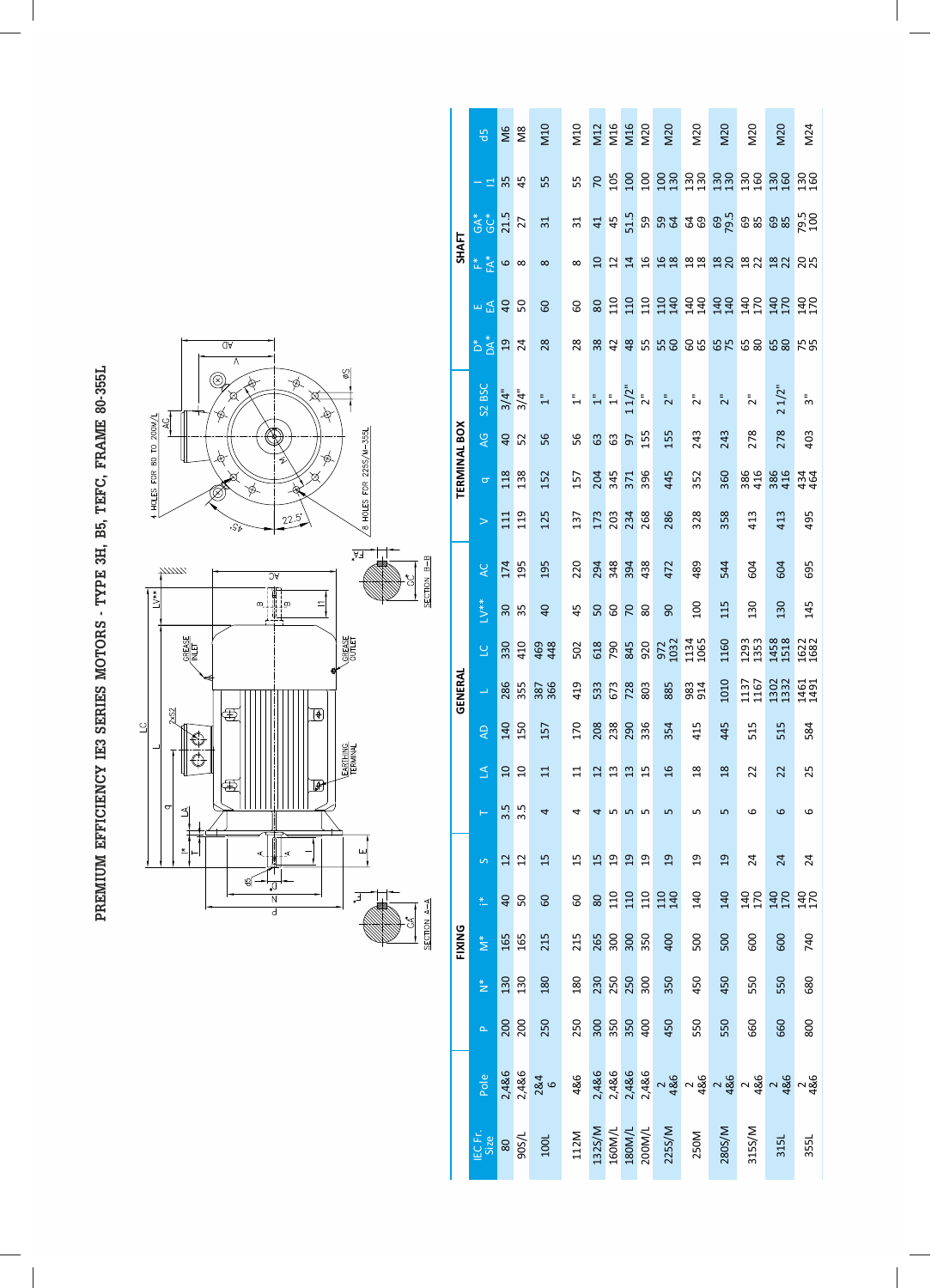# Powered by Trust

# **Product Ran**

|                                                                                                      |                                                   |                                                          |                                                | General Technical Specifications - Voltage: 415V ± 10%, Frequency: 50 Hz ± 5%, Combined Variation : ± 10%, Cooling - IC                                                                                                                                |
|------------------------------------------------------------------------------------------------------|---------------------------------------------------|----------------------------------------------------------|------------------------------------------------|--------------------------------------------------------------------------------------------------------------------------------------------------------------------------------------------------------------------------------------------------------|
| <b>Motor Type</b>                                                                                    | Frame                                             | Power (kW)                                               | <b>Polarity</b>                                | <b>Specific Technical Specification</b>                                                                                                                                                                                                                |
| <b>Standard Motors</b><br><b>IE2 Motors</b><br>NEW 3<br><b>IE3 Motors</b><br>Large LT Motors (DCCA)  | 63 to 355<br>71 to 355<br>80 to 355<br>355 to 450 | 0.18 to 315<br>0.37 to 375<br>0.75 to 315<br>280 to 1250 | 2, 4, 6, 8<br>2, 4, 6<br>2, 4, 6<br>2, 4, 6, 8 | 690V ± 10% from 710kW to 1250kW<br>Non Standard Voltage: 250 - 550V<br>Ambient - 50° C and for DCCA - 40° C<br>Mounting: B3/B5/B35/V1<br>Mounting (DCCA) : B3/B5/B35<br>IE2, IE3 and DCCA - Inverter Grade Winding<br>Polarity - up to 24<br>Duty - S1 |
| <b>Standard Flame Proof Motors</b><br><b>IE2 Flame Proof Motors</b><br><b>IE3 Flame Proof Motors</b> | 80 to 315<br>80 to 315<br>80 to 315               | 0.37 to 200<br>0.37 to 200<br>0.75 to 180                | 2, 4, 6, 8<br>2, 4, 6<br>2, 4, 6               | Ambient - 45°C<br>Non Standard Voltage: 250 - 550V<br>Mounting - B3/B5/B35/V1<br>Polarity - up to 24<br>IE2 and IE3 - Inverter Grade Winding<br>Duty - S1                                                                                              |
| Non - Sparking Motors<br>IE2 Non - Sparking Motors<br><b>Increased Safety Motors</b>                 | 63 to 400<br>63 to 400<br>63 to 355               | 0.12 to 560<br>0.37 to 375<br>0.12 to 400                | 2, 4, 6, 8<br>2, 4, 6<br>2, 4, 6, 8            | Ambient - 45°C<br>Non Standard Voltage: 250 - 550V<br>Mounting - B3/B5/B35/V1 (B14 up to 132)<br>Polarity - up to 24<br>IE2 - Inverter Grade Winding<br>Duty - S1                                                                                      |
| Crane & Hoist Duty Motors                                                                            | 71 to 355                                         | 0.37 to 400                                              | 4, 6, 8                                        | Ambient - 45° C<br>Non Standard Voltage: 250 - 550V<br>Mounting - B3/B5/B35/V1 (B14 up to 132)<br>Duty - S2/S3/S4/S5<br>Offered in two Series DOL & Converter Fed                                                                                      |
| <b>Slip Ring Motors</b>                                                                              | 100 to 160                                        | 1.1 to 10                                                | 4, 6                                           | Ambient - 45° C<br>Non Standard Voltage: 250 - 550V<br>Mounting - B3/B35<br>Duty - S2/S3/S4/S5                                                                                                                                                         |
| Textile Motors - Ring Frame                                                                          | 100 to 160                                        | 1.1 to 15                                                | $\overline{4}$                                 | Ambient - 50° C<br>Non Standard Voltage: 250 - 550V<br>Mounting - B3/B5/B35<br>Duty - S1                                                                                                                                                               |
| <b>Cane Unloader Motors</b>                                                                          | 160 to 225                                        | 11 to 30                                                 | 6                                              | Ambient - 45° C<br>Start/Stop per Hour - 900<br>Mounting - B3/B5<br>F orced Cooling<br>Thermostat<br>Duty - S5, 50% CDF                                                                                                                                |
| <b>Brake Motors</b>                                                                                  | 71 to 132                                         | 0.25 to 9.3                                              | 2, 4, 6, 8                                     | Ambient - 50° C<br>Duty - S1, S2/S3/S4/S5<br>Mounting - B3/B5 (B14 up to 132)<br>Integral DC Brake                                                                                                                                                     |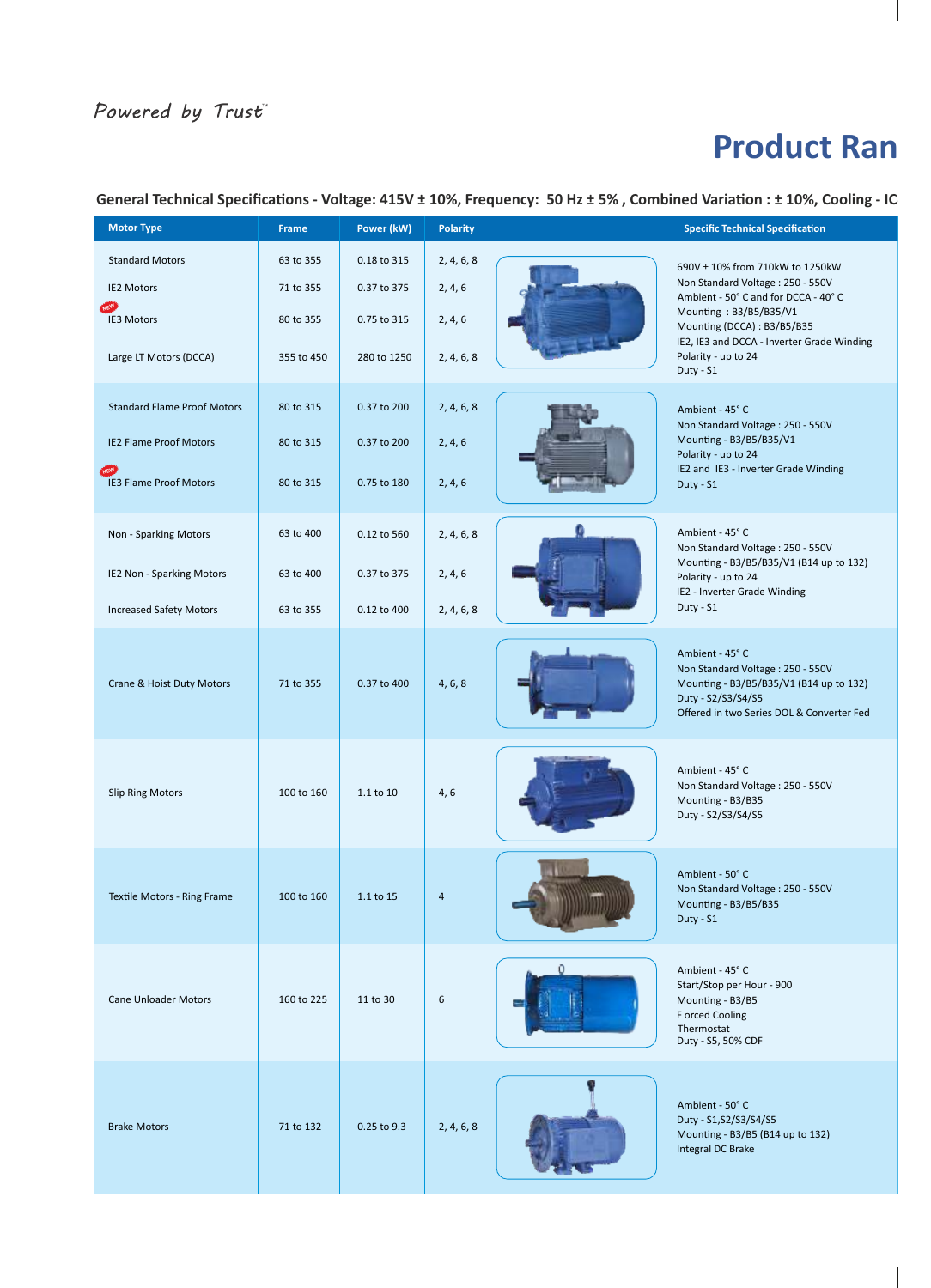

# **Product Range - Motors**

# 411, Temperature Rise : Limited to Class B, Insulation Class F, Altitude : up to 1000 m above MSL, Rotation - Bi-directional

| <b>Optional Features</b>                                                                                                                                                                                                                                                                                |                                                                                                                                                                                                                                    | <b>Applications</b>                                                                                                                                                                                                                                                                                  |
|---------------------------------------------------------------------------------------------------------------------------------------------------------------------------------------------------------------------------------------------------------------------------------------------------------|------------------------------------------------------------------------------------------------------------------------------------------------------------------------------------------------------------------------------------|------------------------------------------------------------------------------------------------------------------------------------------------------------------------------------------------------------------------------------------------------------------------------------------------------|
| Double Shaft Extension<br>Shaft Material EN19/EN24/EN57/SS316<br>Enclosure - IP56/65/66<br>Forced Cooling - 132 to 450 Frame<br>Space Heater - Frame 90 onwards<br>Roller Bearing - 160 Frame onwards<br>High Temperature Grease - Molykote HP 300<br>(Suitable up to 250°C)<br>RTD (Standard for DCCA) | Motors for Inverter Duty<br>Non Std Single Shaft Extension<br>Non Standard Painting<br>Provision for Encoder Mounting<br>Insulation - Class H<br>Low Vibration<br>Insulated Bearing - 160 Frame onwards<br>BTD - 250 Frame & above | Pump, Fan, Compressor, Packaging Machinery, Coiler/De-<br>coiler, Agro Equipment, Food Processing Equipment, Paper<br>Machinery, Agitator, Dairy Equipment, Machine Tool,<br>Air Conditioning, Material Handling, Plastic Machinery,<br>Textile Machinery, Cooling Tower, Crusher, Material Handling |
| <b>Double Shaft Extension</b><br>Shaft Material EN19/EN24/EN57/SS 316<br>Enclosure - IP56/65<br>Space Heater - Frame 90 onwards<br>Roller Bearing - 160 Frame onwards<br>Intermittent Duty (S3, S4) - 80 to 132 Fr<br>Combined Testing with VFD<br>Thermistor                                           | Motors for Inverter Duty<br>Non Std Single Shaft Extension<br><b>Non Standard Painting</b><br>Insulation - Class H<br>Low Vibration<br>Insulated Bearing - 160 Frame onwards                                                       | Pump, Fan, Compressor, Material Handling, Agitator, LPG<br>Bottling Plant, Pharma Machinery, Chemical Plant Machinery                                                                                                                                                                                |
| Double Shaft Extension<br>Shaft Material EN19/EN24/EN57/SS316<br>Enclosure - IP56/65<br>Space Heater - Frame 90 onwards<br>Roller Bearing - 160 Frame onwards<br>Intermittent Duty (S3, S4) - 80 to 132 Fr<br>Combined Testing with VFD                                                                 | Motors for Inverter Duty<br>Non Std Single Shaft Extension<br><b>Non Standard Painting</b><br>Insulation - Class H<br>LowVibration<br>InsulatedBearing - 160 Frame onwards<br>Thermistor                                           | Pump, Fan, Compressor, Material Handling, Agitator,<br>Pharma Machinery                                                                                                                                                                                                                              |
| Double Shaft Extension<br>Shaft Material EN19/EN24/EN57/SS316<br>Enclosure - IP56/65<br>Space Heater - Frame 90 onwards<br>Roller Bearing - 160 Frame onwards<br>BTD - 250 Frame & above<br>Combined Testing with VFD                                                                                   | Motors for Inverter Duty<br>Non Std Single Shaft Extension<br><b>Non Standard Painting</b><br>Insulation - Class H<br><b>Low Vibration</b><br>Insulated Bearing - 160 Frame onwards                                                | Crane, Hoist, Lift, Material Handling, Car Stacker, Door<br>Opening                                                                                                                                                                                                                                  |
| Non Standard Paint<br>Enclosure - IP56/65                                                                                                                                                                                                                                                               | Low Vibration                                                                                                                                                                                                                      | Crane, Hoist, Lift, Material Handling                                                                                                                                                                                                                                                                |
| <b>Non Standard Paint</b><br>Motors for Inverter Duty                                                                                                                                                                                                                                                   | <b>Insulation Class - H</b><br><b>Low Vibration</b>                                                                                                                                                                                | Ginning, Textile Machinery                                                                                                                                                                                                                                                                           |
| Non Standard Paint                                                                                                                                                                                                                                                                                      | Insulation Class - H                                                                                                                                                                                                               | Cane Loading-Unloading Machine                                                                                                                                                                                                                                                                       |
| Non Standard Paint<br>Motors for Inverter Duty                                                                                                                                                                                                                                                          | <b>Higher Braking Torque</b>                                                                                                                                                                                                       | Crane, Textile, Pharma Machinery                                                                                                                                                                                                                                                                     |